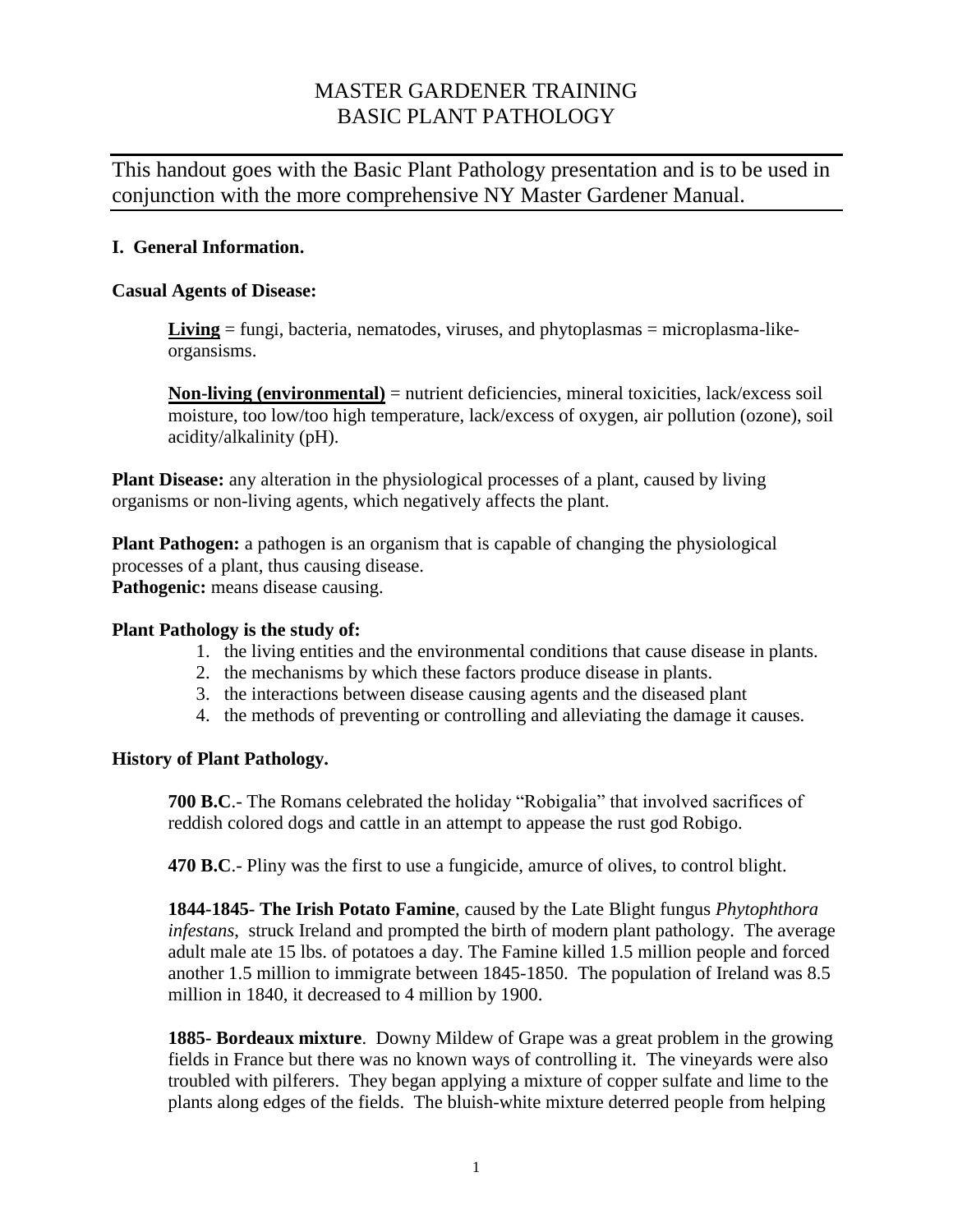themselves to a snack. It was also observed that these plants held onto their leaves throughout the season.

**1900- White Pine Blister Rust** caused by *Cronartium ribicola*. The pathogen was introduced on seedlings from European nurseries. White pines, especially young trees, and plants belonging to the genus *Ribes* (currants and gooseberries) are susceptible to the disease. Although WPBR is occasionally a severe foliar disease on *Ribes* plants, on white pines it is lethal if allowed to spread from an infected branch into the trunk. This disease caused the first US quarantine in 1912.

**\*\***"Current" information: Within the blister rust hazard areas, all susceptible *Ribes* should be removed from the vicinity of valuable white pines. *Ribes* are not allowed to be planted in nine northern counties of New York and parts of 6 others (see <http://www.dec.state.ny.us/website/regs/part192.html> for more information). If you wish to plant *Ribes* in New York State, contact Robert Mungari (Phone 518-457-2087) at the NYS Dept of Agriculture & Markets *before purchasing or planting* to determine **if** you can plant in your area.

**1904-1940- Chestnut Blight** caused by *Cryphonectria (Endothia) parasitica*. Chestnut seedlings imported from the orient brought with them the pathogen that killed off all the mature chestnuts in eastern North America. The disease devastated the people who relied on the chestnut tree for their livelihood. There are still some sprouts left in the forests, put up by the living root systems, but they too eventually succumb to the blight.

**1910- Citrus Canker** caused by *Xanthomonas axonopodis pv. Citri,* was discovered near the Georgia border and was eradicated in 1931. The pathogen was found 400 miles away in Dade County in 1912. The pathogen spread throughout the Gulf States and as far north as South Carolina. It took more than 20 years to eradicate that outbreak of citrus canker and \$2.5 million in State and private funds (the equivalent of \$28 million in 2000 dollars). In 26 counties, over 250,000 grove trees and over 3 million nursery trees were destroyed by burning. Subsequent outbreaks occurred in 1986 and 1995.

**1930-present- Dutch Elm Disease** caused by *Ophiostoma ulmi*. This disease devastated mall and roadside planting of American elm trees throughout much of the United States.

**1941-present- Golden Nematode**, *Globodera rostochiensis*, was discovered in 1941. It entered the country on the tracks of WWI equipment returning from Europe. It caused a slow decline in potato plants that eventually lead to death. As of 1955, the distribution was believed to be located only in Nassau and Suffolk counties in NYS. After decades of building their population levels, the GN was capable of reducing the potato yield up to 70%. For over 60 years, an effective Federal and State quarantine program has confined the pest to nine counties in New York.

**1970- Southern Corn Leaf Blight** caused by *Helminthosporium maydis*. Originally considered a minor disease, a change in the genetics of seed corn caused an epidemic. In 1970, the disease was reported in every state east of the Mississippi River, also in several states west of the Mississippi River. The epidemic received enormous press coverage with over 37 articles printed in the Chicago Tribune alone. Losses due to the epidemic were officially estimated at nearly \$1 billion nationally. Reduction in yield was greater in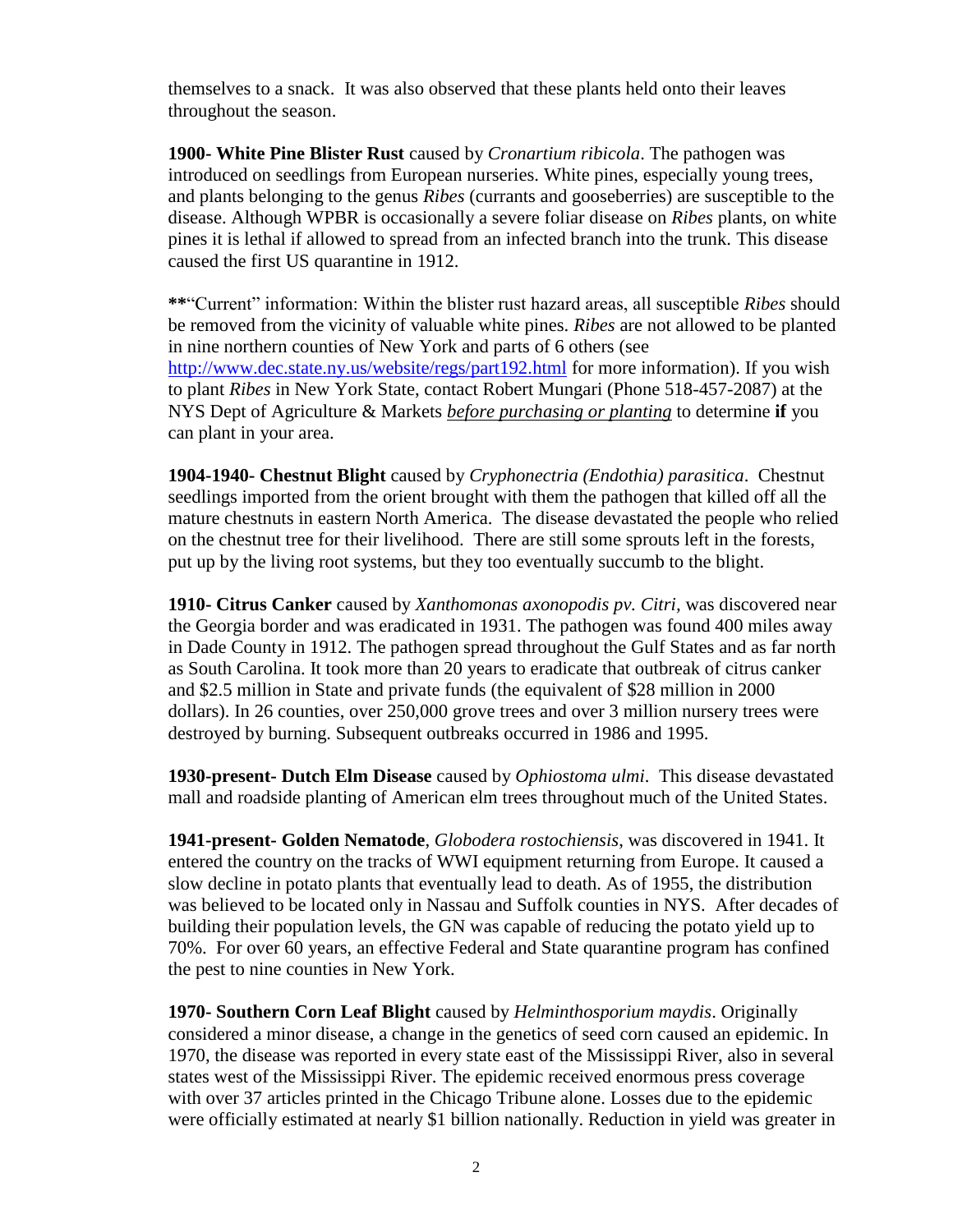the South versus the min-west corn belt states. In some areas damage caused losses of 50- 100%. Nationally losses averaged 20-30%.

**1995- Sudden Oak Death**, caused by *Phytophthora ramorum,* was discovered in California. A large number of tanoaks were found to be declining with no known cause. It took five years to isolate and identify the causal agent. Also called ramorum blight and ramorum dieback. Although the disease was first observed in the United States in tanoaks, it is also found to infect **many, many** other plant species.

**1999- Southern Wilt/Brown Rot**, caused by *Ralstonia solancearum* R3 B2. Southern Wilt is a disease of Geranium and Brown Rot is a disease of Potato. *Ralstonia solanacearum* Race 3 Biovar 2 has appeared on Geranium a few times in recent years but it appears to be confined to greenhouse crops and there is no evidence of spread to potato, tomato, or eggplant.

**1999- Plum Pox**, caused by *Plum Pox Virus,* is a disease of stone fruits caused by a viral pathogen called the Plum Pox Virus, also known as "Sharka". It was first discovered in an Adams County, Pennsylvania Orchard in 1999. It is a member of the Agricultural Bioterrorism Select Agent Listing of 2002. It was removed from the listing in April 2005 due to its limited ability to spread easily.

**2004-Soybean Rust**, is caused by two fungi named *Phakopsora pachyrhizi* and *Phakopsora meibomiae.* It is a member of the Agricultural Bioterrorism Select Agent Listing of 2002. It was removed from the listing in April 2005 due to its established presence in the US. *P. pachyrhizi* appeared in the US in November 2004, apparently entering on winds of Hurricane Ivan. It was found in 9 States shortly thereafter. Detected by a NPDN exercise participant. It was found in Florida early in 2005 on Kudzu and volunteer Soybean and new detections for this season remained in the South.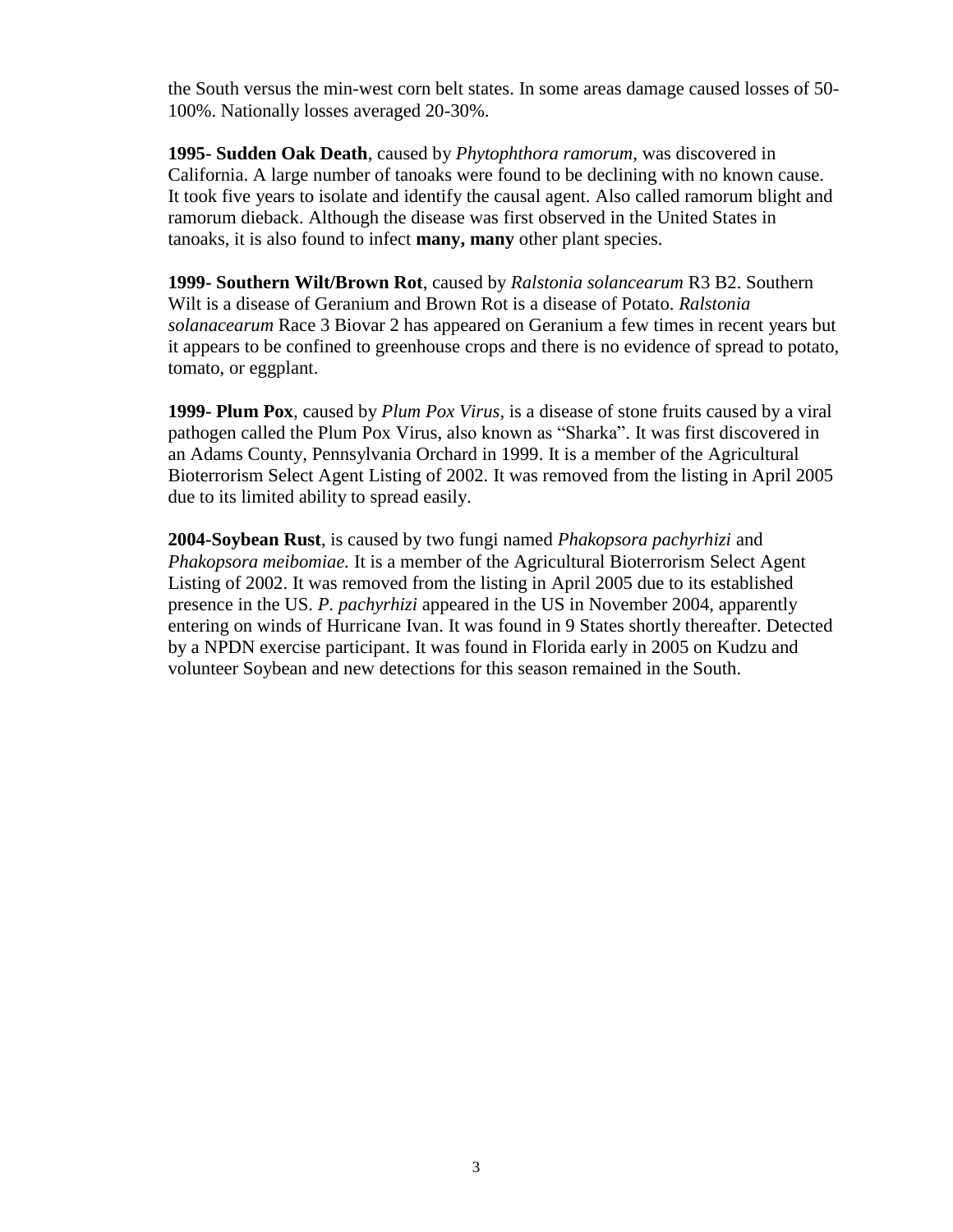#### **Plant Disease Symptoms:**



**Examples =** root rot, leaf spot, gall, fruit rot, blossom blight, canker, shoot blight, leaf blight

#### **Points to keep in mind=**

- 1) No single plant pathogen can cause many different symptoms on a plant
- 2) More than one pathogen or disease can occur on a plant at one time
- 3) There are some symptoms that may appear identical for two different diseases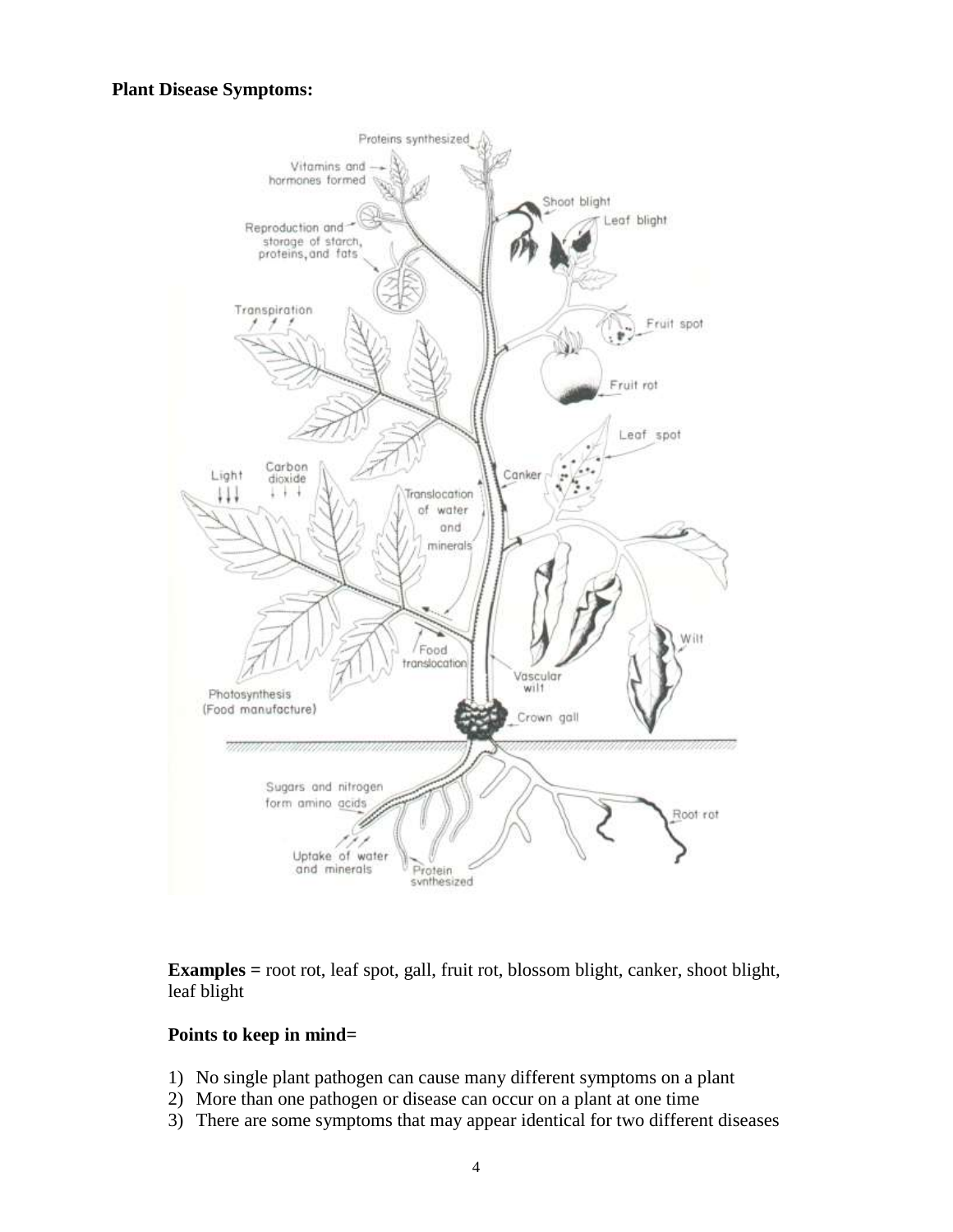Pay particular attention to the roots of a plant when evaluating it for disease. Anything that affects the roots will have some effect on the growth and function of all parts of the plant above ground.

#### **Symptoms produced by plant pathogens include:**

- **Wilts:** Verticillium Wilt on Watermelon. Fusarium Wilt on Cyclamen corm. Notice the red/brown discoloration of the vascular tissue.
- **Blights:** Diplodia (Sphaeropsis) Tip Blight on Pine. Late Blight on Tomato caused by *Phytophthora infestans*.
- **Leaf Spots:** Leaf spot on Fiddle leaf Fig caused by the fungus *Glomerella*. Leaf spot on Ivy caused by a bacterium.
- **Fruit Rots:** Black Rot of Pumpkin caused by the *Didymella* sp. Late Blight of Tomato caused by *Phytophthora infestans*.
- **Cankers:** Cytospora Canker on Spruce, overall branch dieback. Cytospora Canker on Hemlock, a close-up of a canker.

**Root Rots:** Root Rot on Spinach caused by the fungus *Fusarium*.

- **Damping Off:** Damping Off of Pepper caused by the fungus *Fusarium*. Note the narrowing of the stem right at the crown area.
- **Reduced Growth, Development, and Yield:** Ranunculus plants with and without Impatiens Necrotic Spot Virus.

| Symptoms:            | Bacteria | Fungi |  | Viruses   Nematodes   Phytoplasmas |
|----------------------|----------|-------|--|------------------------------------|
| Wilts                |          |       |  |                                    |
| Leaf Spots & Blights |          |       |  |                                    |
| <b>Fruit Rots</b>    |          |       |  |                                    |
| <b>Root Rots</b>     |          |       |  |                                    |
| Damping Off          |          |       |  |                                    |
| Distorted Growth     |          |       |  |                                    |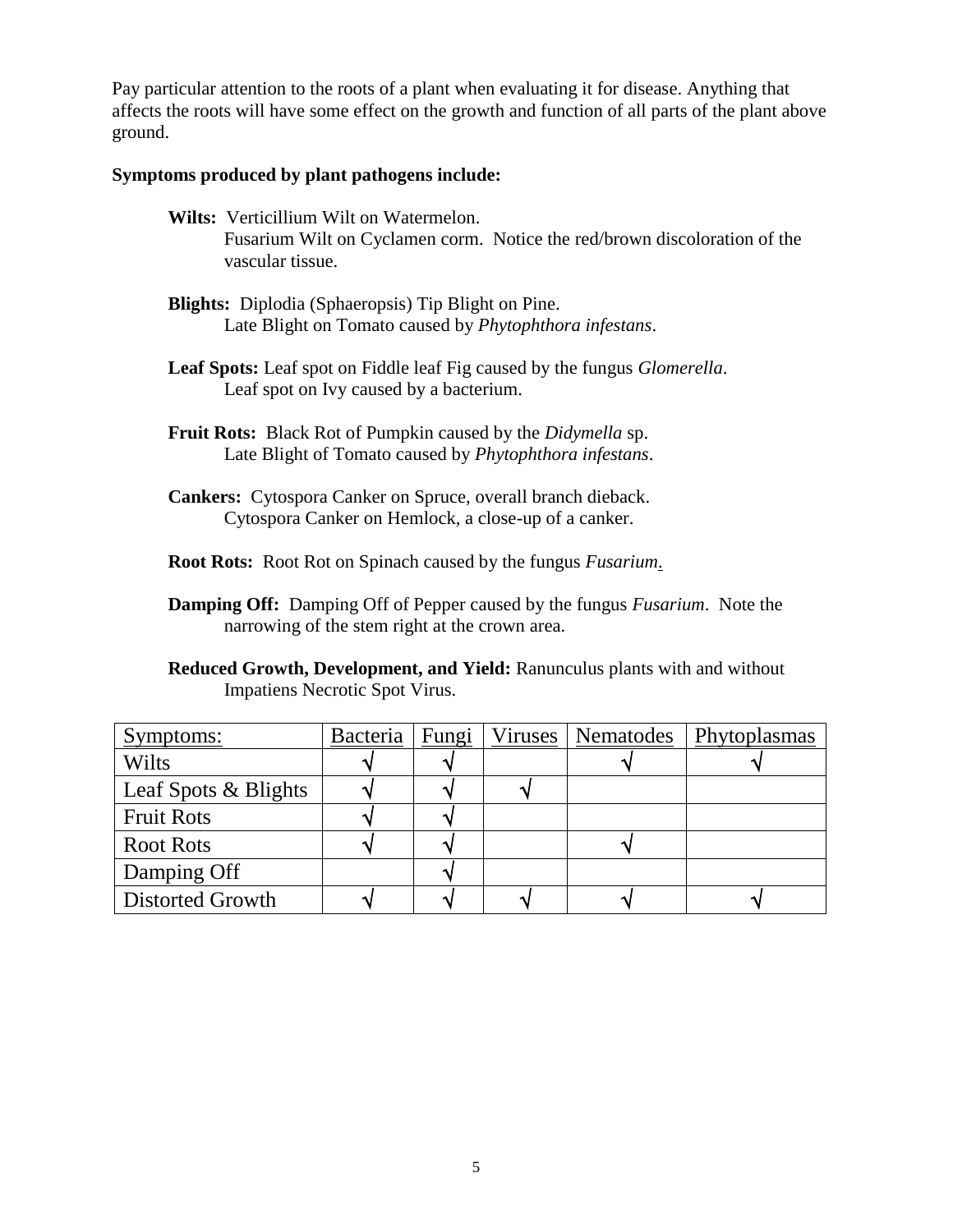**Plant Cell with various plant pathogens present:**



**Parasite:** an organism that invades and consumes another living organism; a plant pathogen is a parasite.

**Saprophyte:** an organism that derives its food from dead, organic matter. Ex: Birds Nest Fungus growing on a dead log.

Some plant pathogens may be able to live as both a saprophyte and a parasite. A parasite and saprophyte can often coexist together (part of tree branch is alive and part is dead).

Often saprophytes overgrow parasites so the real cause of the symptom cannot be determined.

**Disease Pyramid:** 1) susceptible host plant, 2) virulent pathogen, 3) favorable environment (moisture, temperature) 4) time for the interaction to occur. **All** these factors must be present for disease to occur.

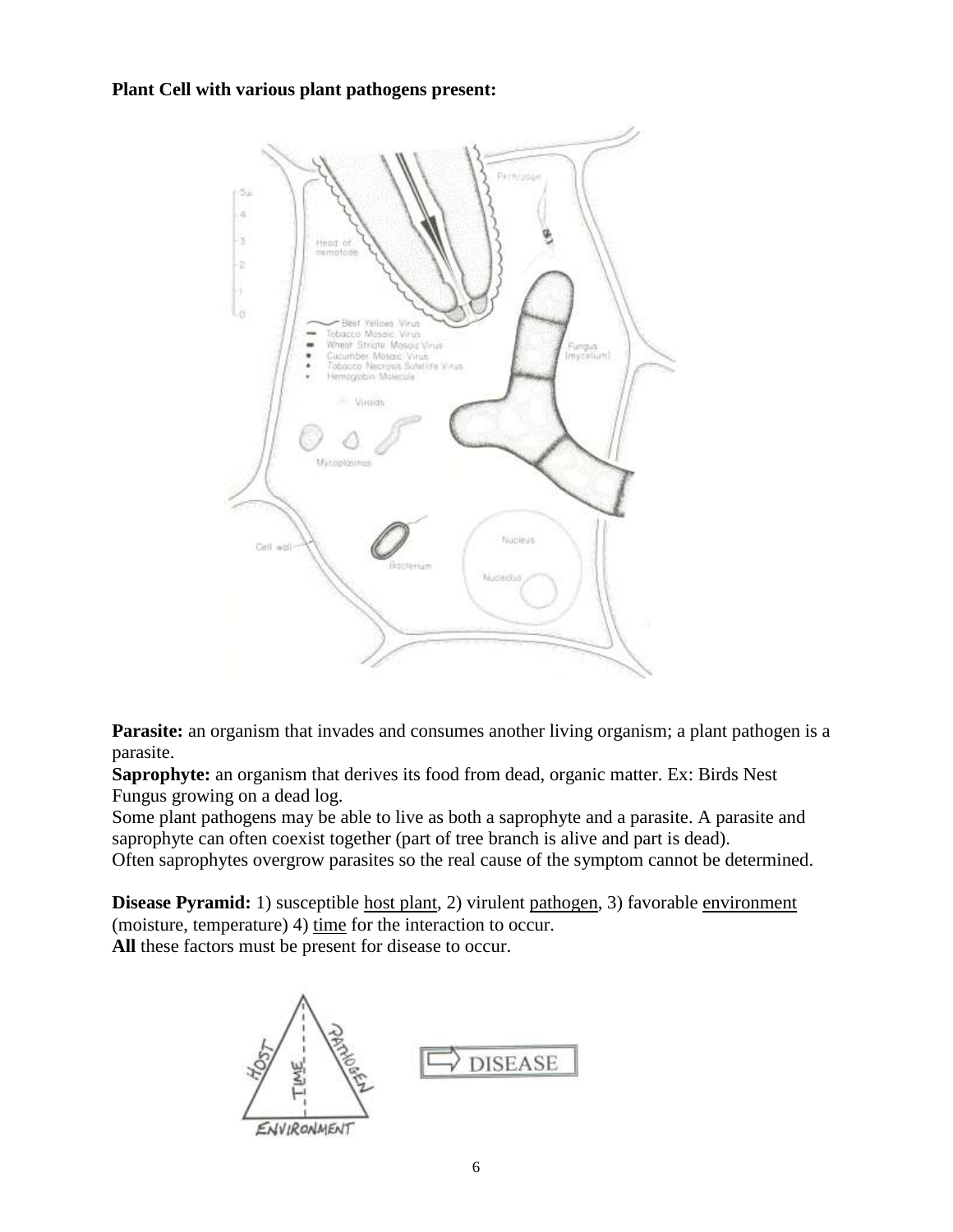

**Spread of Plant Pathogens:** rain, dew irrigation, drainage water, wind, soil; insects, crop debris, seeds & propagating materials, man, animals, machinery.

Generally microorganisms cannot move themselves from one plant to another due to their extremely small size. Thus they rely on elements in the environment for movement (rain, dew, wind, etc.). Microorganisms also must produce very large numbers of reproductive bodies so that at least a few will happen to land in the right place and survive.

#### **A Broader Description of the Disease Cycle based on Calendar Year:**

The disease cycle usually occurs during the growing season of the plant (April to September). For a fungus, the first spores produced during the spring are called **primary spores** (or primary inoculum); those produced in successive lifecycles of the fungus are called **secondary spores** (or secondary inoculum). These secondary spores are generated throughout much of the growing season and allow the fungus population to really build up.

A pathogen must **survive (overwinter)** during plant dormancy (October to March).

A pathogen must also survive other unfavorable environmental conditions (i.e. drought, heat, lack of food). Examples of overwintering structures for fungi are tarspots on maple leaves. These allow **Rhytisma** sp., the cause of tarspot, to overwinter. "Shoe strings" on tree trunks allow **Armillaria** sp., a fungus that causes root rots of woody plants, to survive unfavorable conditions. A virus can survive the winter in the affected plant itself (if perennial) or in nearby perennial weeds.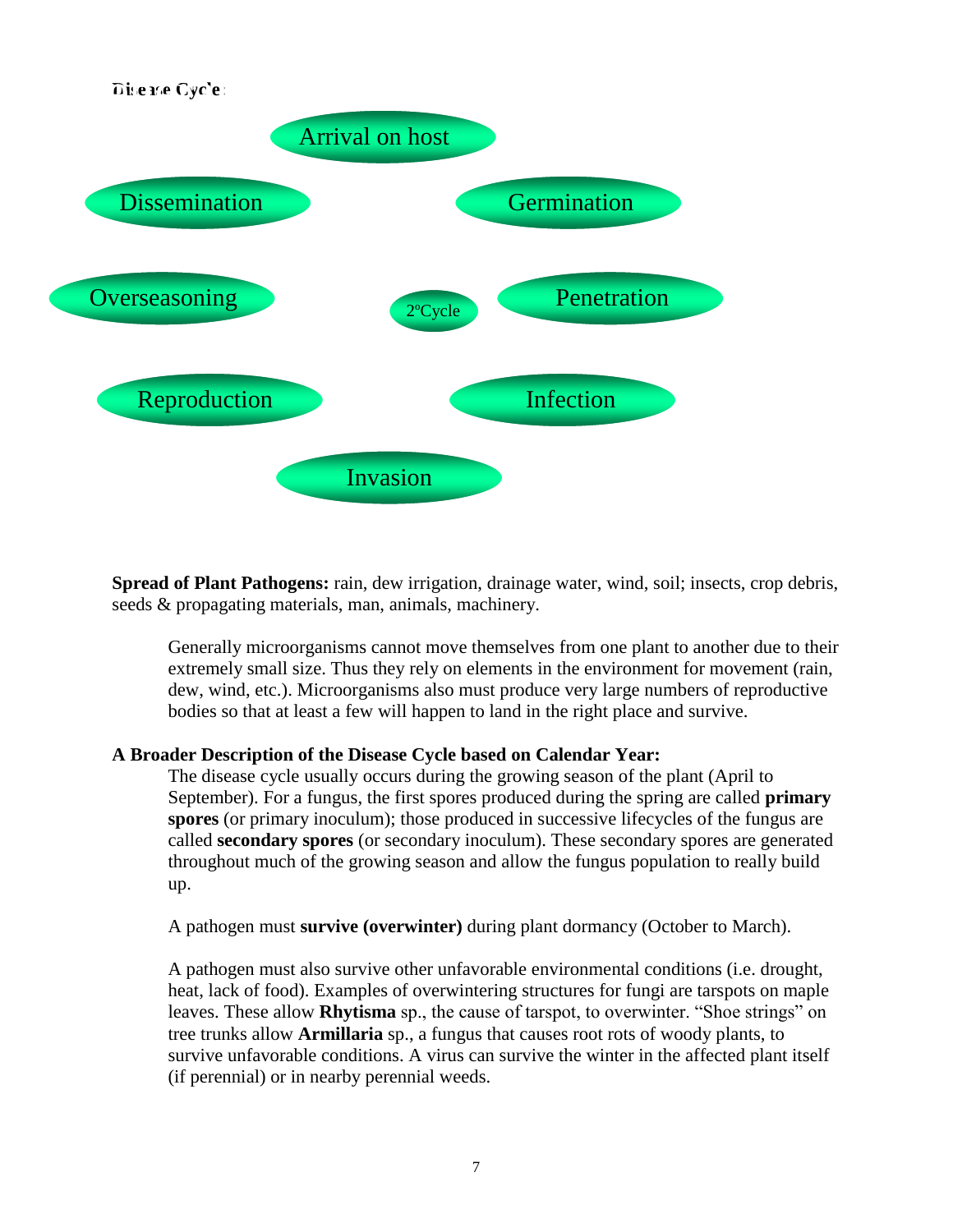### **II. The Fungi.**

**Fungus:** (singular = fungus; plural = fungi) is a non-photosynthesizing eukaryote that produces enzymes and absorbs its food; usually producing and living inside a network of apically extending, branching tubes called hyphae. It produces reproductive structures called spores.

Properties of fungi:

- •Cause nearly all of the economically important diseases.
- •Characterized by a mycelial (filamentous) growth habit.
- •Live on organic matter.
- •Identified on the basis of the morphology of their reproductive structures.
- •Reproduce primarily by means of spores.
- •Perennial inhabitants of all ecosystems.

Fungi are responsible for **85%** of all plant diseases.

The string-like filaments of a fungus body are called **hyphae** (hypha = singular). Bread mold is composed of many hyphae. Some fungi that are plant pathogens produce mushrooms. Mushrooms also are masses of hyphae. Most fungi that produce mushrooms are not plant pathogens.

**Spores** are to fungi what seeds are to plants. They function in the reproduction and dispersal of the fungus. A mushroom produces billions of spores. **Pycnidia** are small, black "dots" that are formed by many fungi to produce spores (ex. The fungus that causes black rot of pumpkin). Mushrooms and pycnidia are also called "fruiting bodies" because spores are produced in them (much like a fruit holds seeds).

A spore **germinates** and can infect a plant through natural openings between plant cells (stomates) or it may penetrate directly into the plant cell by digesting the cell wall. Wounds are ideal ports of entry for fungi. Once inside the plant the fungus forms hyphae which grow through the plant and absorb nutrients.



#### **Disease Slides Shown:**

Snow mound on turf, the fuzzy material is fungus hyphae.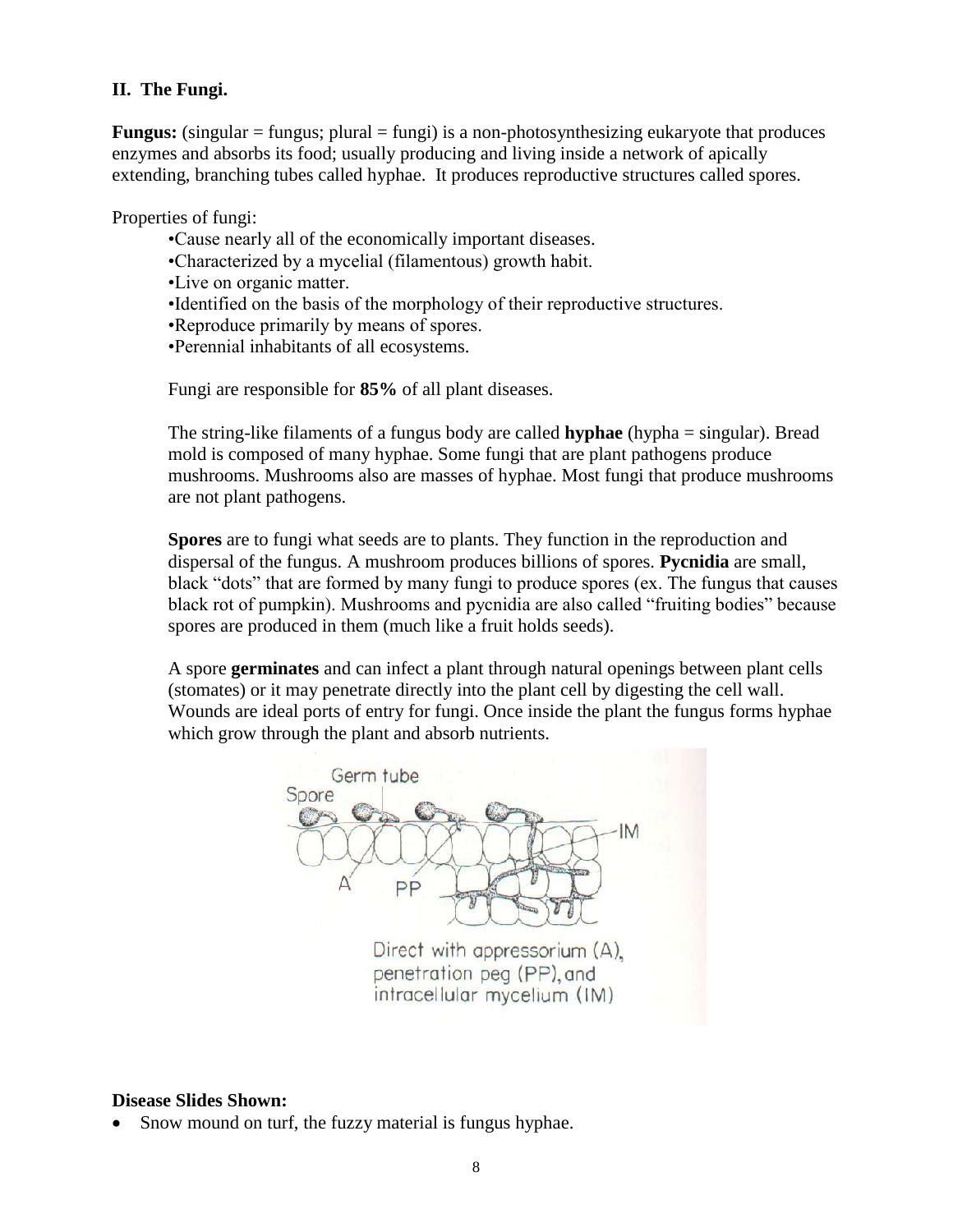- This picture was taken with a high power electron microscope and shows fungal hyphae on the surface of a plant. The football shaped structures are the **spores** and function similar to seeds in plants, they reproduce the fungus and help it spread around. Millions of spores are produces on a relatively small area of the plant and are released into the air or into splashing water.
- This slide shows a reproductive structure called a **conidiophore**. These lollipop shaped structure produce asexual spores, conidia, in large numbers. The fungus is an *Aspergillus* that is growing directly off an onion seed.
- This is a close-up of a single conidiophore of the *Aspergillus* fungus. The very small dots around the outside of this head are all conidia, asexual reproductive spores.
- A few plant pathogenic fungi produce large structures that bear spores like this honey mushroom. The spores are produced in the cap of the mushroom and are caught in the wind when they are released. Billions of spores are produced during the relatively short life of a mushroom. Fungal structures that contain spores are called **fruiting bodies**.
- Black Rot of Pumpkin. Other plant pathogenic fungi produce spores from less conspicuous, more microscopic fruiting bodies. Here is a pumpkin affected by the black rot fungus, *Didymella*.
- If we take a close-up view not of the spots on the fruit but of the stem, tiny black dots called *pycnidia* thrive. Each "dot" will produce hundreds of spores. Some pycnidia are also in spots on the fruit. This fungus can also cause spots on the leaves.
- *Atropellis* canker on Douglas Fir. In this overall shot you can see some stem swelling.
- In this close-up of the *Atropellis* canker you can see saucer-shaped or cup-like fungal fruiting bodies. These are sexual structures called apothecia.
- Coral spot *Nectria* canker on Japanese Maple. Note the red/pink fruiting bodies on the stem. These are called perithecia, flask shaped sexual structures. Each perithecia will ooze hundreds of spores.
- After a spore makes contact with a susceptible host plant (blown, rain splashed, spread by pruning shears, etc.), it may begin to grow and invade the plant. It must have the correct environment (remember the disease pyramid)- food, moisture, temperature, etc.- however to be successful.
- The spore germinates by producing a "germ" tube. This tube may: (1) force its way into the plant, some can digest the plant cell wall with enzymes, (2) find a natural opening between plant cells for entry, and/or (3) enter through a wound, wounds are often ideal ports of entry. This is similar in humans, remember the last time you had an infected cut. Fungus hyphae will eventually grow around and through the plant cells and absorb nutrients. In many cases this will be a destructive process resulting in the death of the attacked cells. Thus, a leaf spot fungus will produce brown, dead spots on the leaves.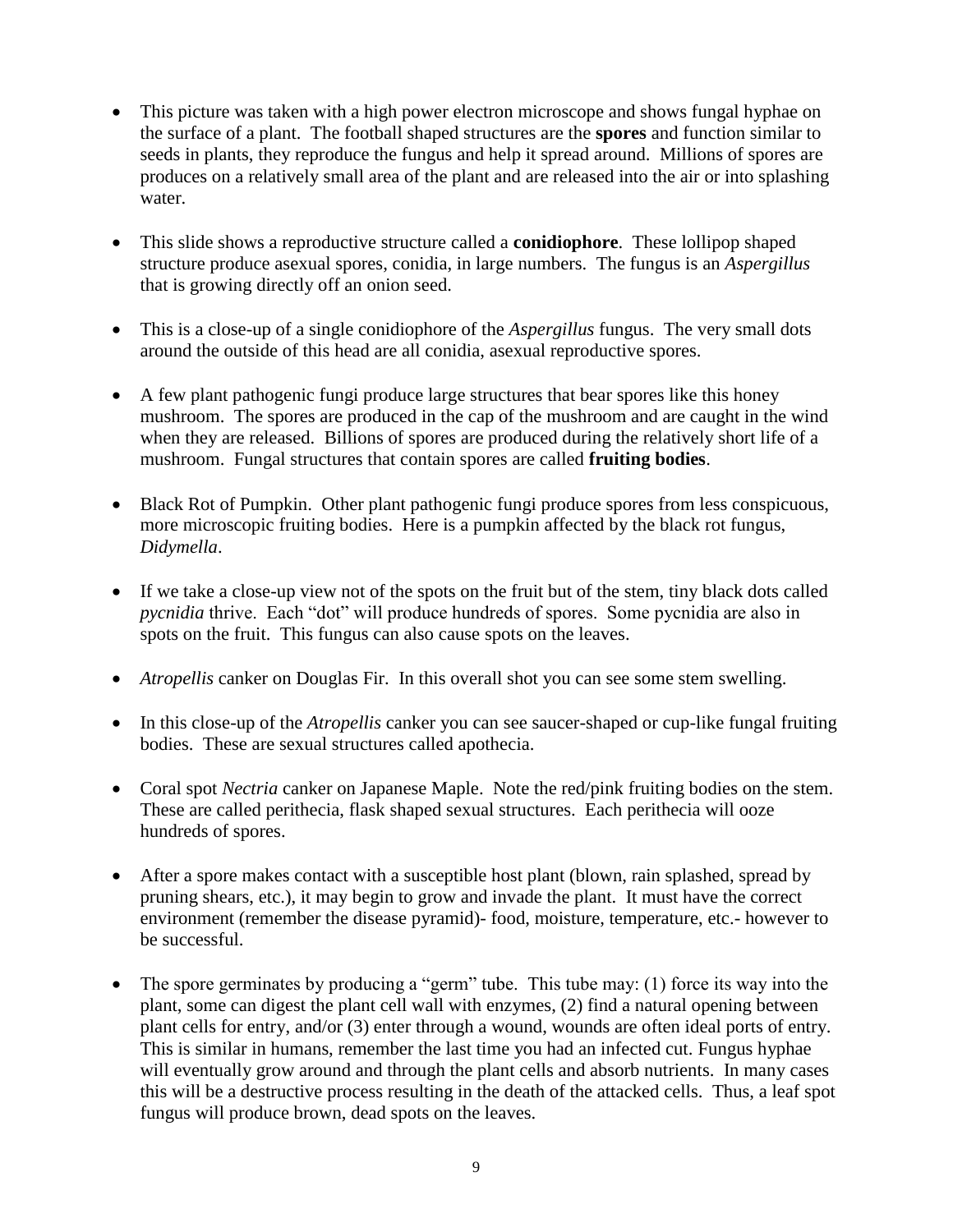**Moisture** can affect disease in various ways. For example, a rainy period early in the season can help the fungi by promoting four processes (see slide).

### **Role of Moisture in Fungal Plant Diseases:**

- 1) favors fungal growth
- 2) favors spore production
- 3) favors pore germination
- 4) favors the spread of spores

Moisture is important to many diseases caused by fungi. It is also particularly important for bacterial diseases.

Let's examine the apple scab disease closely and use it as a model for fungal diseases. Note the spots on the leaves and fruit. The fruit spots make the apples unappealing. Controlling the disease is necessary in most years if top quality fruit is desired.

The disease cycle of the apple scab pathogen, *Venturia inaequalis*.

**1=** the fungus overwinters in the fallen foliage, **2=** new spores arise in the spring from these leaves, **3=** new foliage is infected in the spring, **4=** several secondary cycles develop during the growing season.



Where might control practices be useful? Dead, infected leaves that fall off in the autumn are the overwintering sites for the fungus; thus (1) **cleaning up and burning or burying these leaves** will help get rid the initial inoculum. A HOT compost pile would also work.

Even in a completely clean orchard you may not be able to completely escape the disease. Why? Because the spores produced by this fungus are air-borne and can travel long distances from other orchards or plantings. The intensity of the infections on your trees won't be as great because less spores, overall, will be around due to your leaf clean-up in the fall.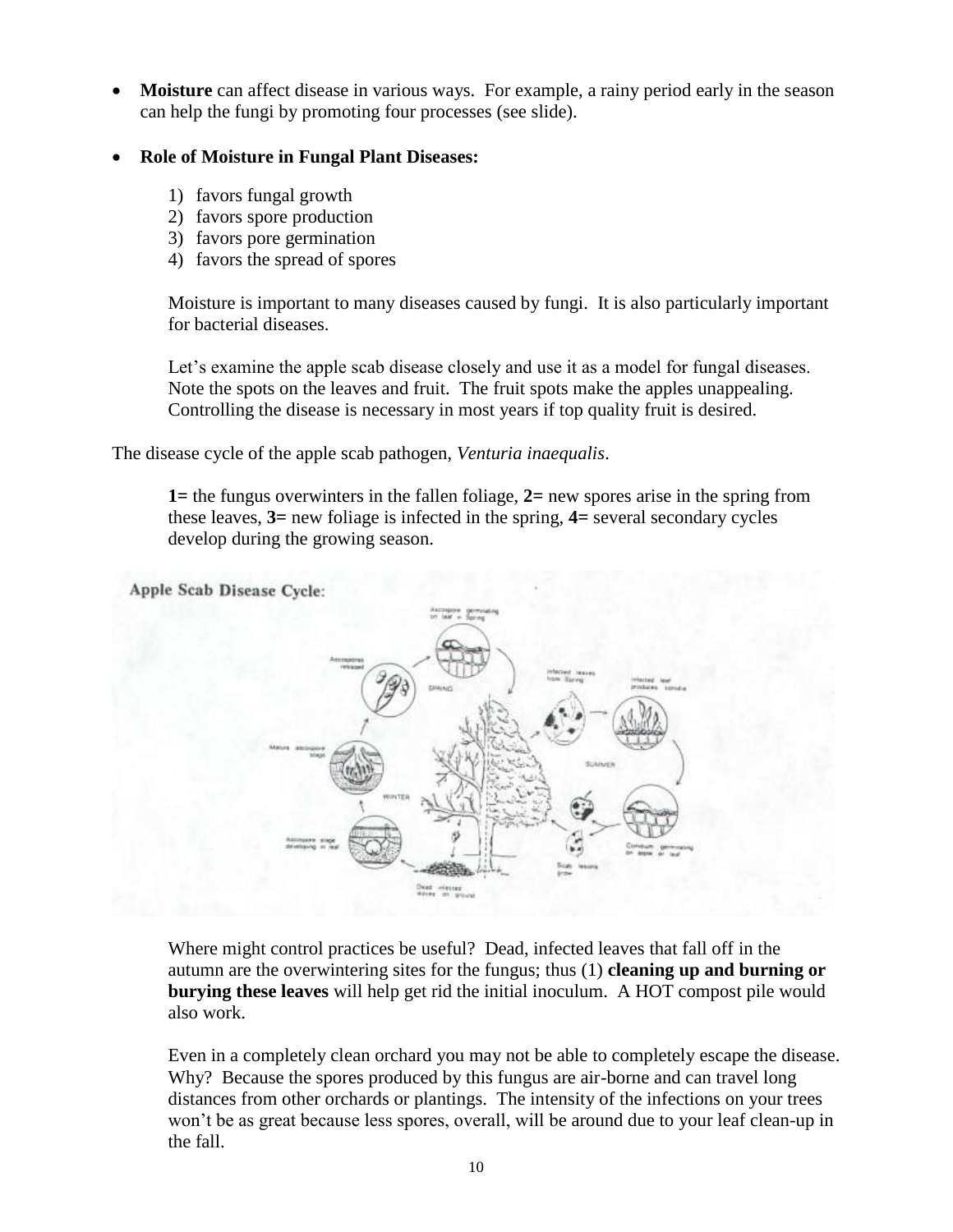Another way of controlling the disease is prevention via (2) **resistant varieties** of apple, especially crapapple.

If no resistant varieties are used, then one can protect the new foliage from infection by the fungus by using a (3) **fungicide**. There are two basic types of fungicides.

- 1) **Protectants:** The spray, applied to the foliage, will kill spores as they attempt to germinate. These fungicides must be applied before any fungal spores land on the foliage. Several applications are required in a growing season.
- 2) **Systemics:** A few fungicides have what are called "systemic" properties. They penetrate the plant tissue and kill the fungus. These can "cure" infections that have already occurred. Most available fungicides fall into the "protectant" category.

Today's fungicides are inactivated after a relatively short exposure to outdoor conditions (sun, wind, heat…). Also, rain may wash these chemicals off of plant parts. This is the reason for spraying at regular intervals and more often during rainy weather.

# **\*\*\*\*\*\*\* ALWAYS FOLLOW RECOMMENDATIONS ON PESTICIDE LABELS FOR CORRECT USAGE \*\*\*\*\*\*\***

\_\_\_\_\_\_\_\_\_\_\_\_\_\_\_\_\_\_\_\_\_\_\_\_\_\_\_\_\_\_\_\_\_\_\_\_\_\_\_\_\_\_\_\_\_\_\_\_\_\_\_\_\_\_\_\_\_\_\_\_\_\_\_\_\_\_\_\_\_\_\_\_\_\_\_\_\_\_

### **Fungal Spread:**

- Environmental Conditions
	- Slight Air Movement to Wind, Splashing Rain
- Vectors
	- People, Animals, Insects
- Planting Material
	- Vegetative parts
- Mechanical Means
	- Tools, Equipment, Plant Contact

### **Fungal Management:**

- Fungicides
- Exclusion
- Eradication
- Resistant Varieties
- Clean Tools and Materials
- Avoid Wounds, Stress

### **III. The Bacteria.**

**Bacterium:** (singular = bacterium; plural = bacteria); a single celled microscopic organism which multiplies by division. Bacteria are composed of individual bacterial cells (vs. spores for fungi).

Properties of bacteria:

- •Tiny rod-shaped single celled microorganisms.
- •0.5-3.5 microns in length and 1.5-1.0 microns in diameter.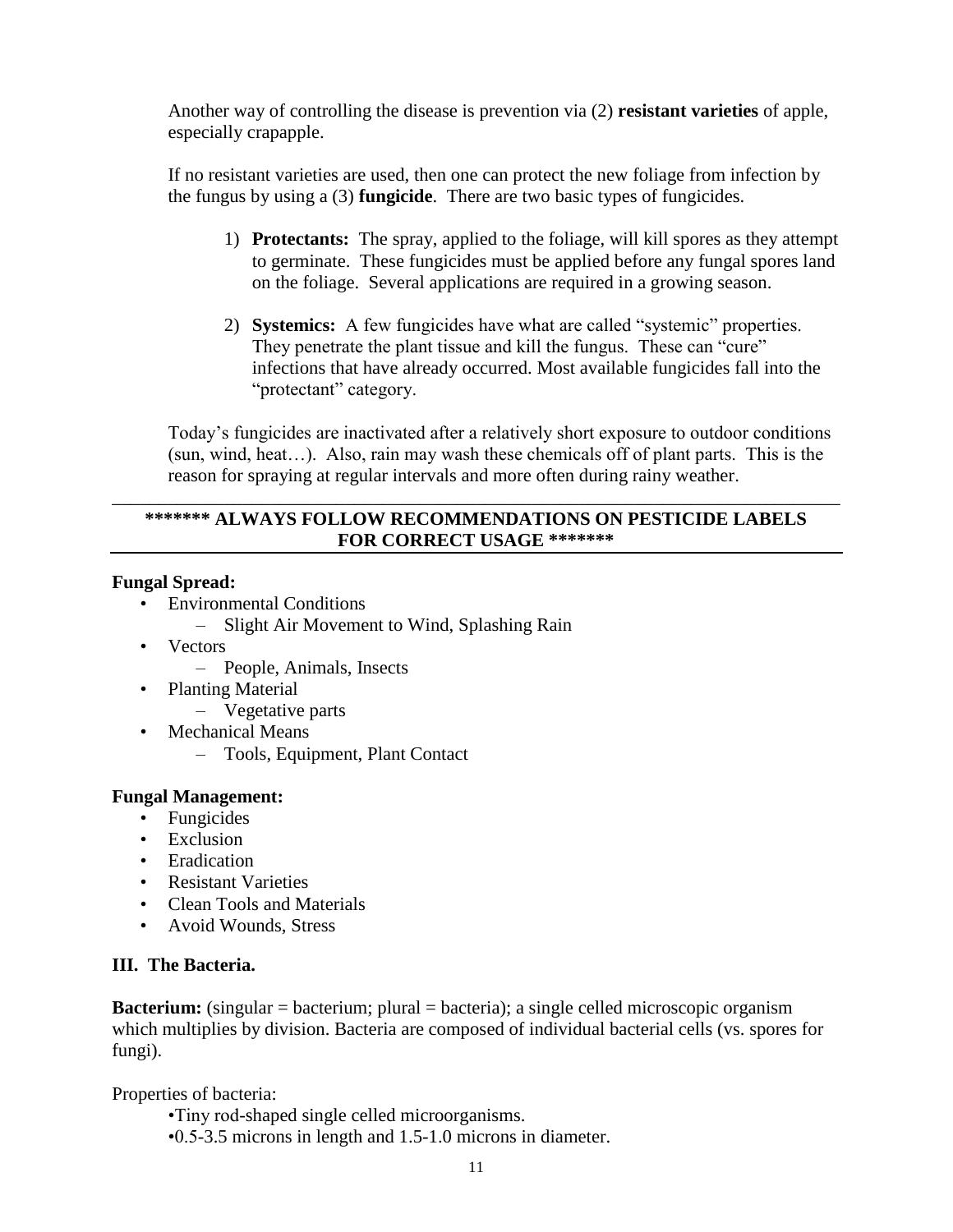•Nearly 200 species cause diseases in plants.

- •Identified on the basis of their physiology.
- •Reproduce primarily by means of cell division.
- •Perennial inhabitants of all ecosystems.

Many bacterial cells have tails called **flagella** that help move them around in water.

### **Spread of Bacteria:**

- 1) spread by streams of water produced by rain, misting, etc.
- 2) spread by the use of bacteria-infected plant parts (propagation)
- 3) spread via tools used on infected plants (pruning)

Bacteria multiply very quickly (1 cell can lead to 17 million cells after 24 hours). They require moist, warm environments to survive and reproduce.

Bacteria need a wound or natural opening (stomate in a leaf, nectarthode in a flower) for entry into plant.



#### **Disease Slides Shown:**

 Crown Gall caused by *Agrobacterium tumefaciens*. Many woody and herbaceous plants can be attacked by this widespread bacterial pathogen. In this slide wintercreeper is affected. The bacteria gain entry into the plant primarily through wounds and cause abnormal growth of the plant tissue called galls. Avoiding wounds will reduce the chances for infection.

Removal and destruction of galls or badly galled plants can reduce the spread of the disease, but the bacteria can survive for long periods (years) in the soil.

Avoid replanting susceptible plants in a site where this bacterial disease has occurred.

A relatively new control measure involves dipping transplants in a solution with *Agrobacterium radiobacter*, trade name=Norbac/Galltrol, to protect the new transplants for *Agrobacterium tumefaciens*.

- Soft Rot of Potato caused by *Pectobacterium carotovorum,* causes the tissue to liquefy and collapse. The pathogen works quickly and a rather strong odor is often associated with soft rot infections.
- Fireblight of Apple caused by *Erwinia amylovora*. Rain, splashing water, and insects can spread the bacteria. As with fungi, water is important in both the spread and invasion of the plant by bacteria. Anytime you can limit contact of water with plant foliage (adjusting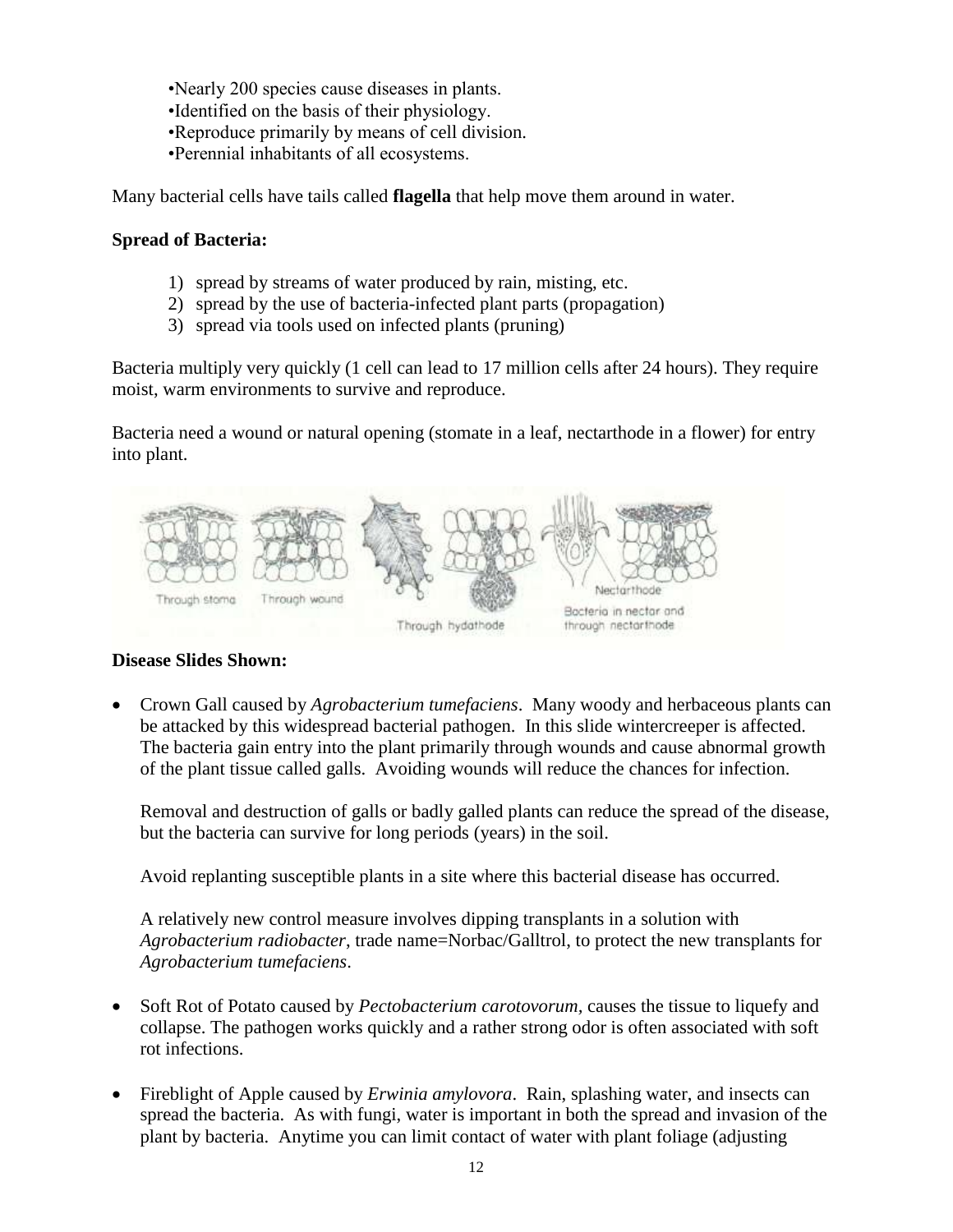irrigation periods, using ground drip system), you can help control a bacterial or fungal plant disease problem.

 Diagnostic Techniques include looking for bacterial strings when pulling sections of stem apart and bacterial streaming when tissue is placed in water.

### **Fireblight Disease Cycle:**

- 1) Overwintering Cankers
- 2) Bacteria spread via insects and rain to
	- a) leaves and flower-penetration through stomata, wounds, or nectarthodes; bacteria multiply and spread into twigs and, eventually, larger branches where they cause cankers (#3).
	- b) Bacteria directly infect twigs later in the season; they multiply and spread into larger branches to form cankers.
- 3) Bacteria in cankers on larger branches. Tree can be heavily blighted.

### **Management of Fireblight:**

- 1) Prune out cankers in the winter.
- 2) Removal of infected blossoms and twigs.
- 3) Antibacterial sprays to protect blossoms.

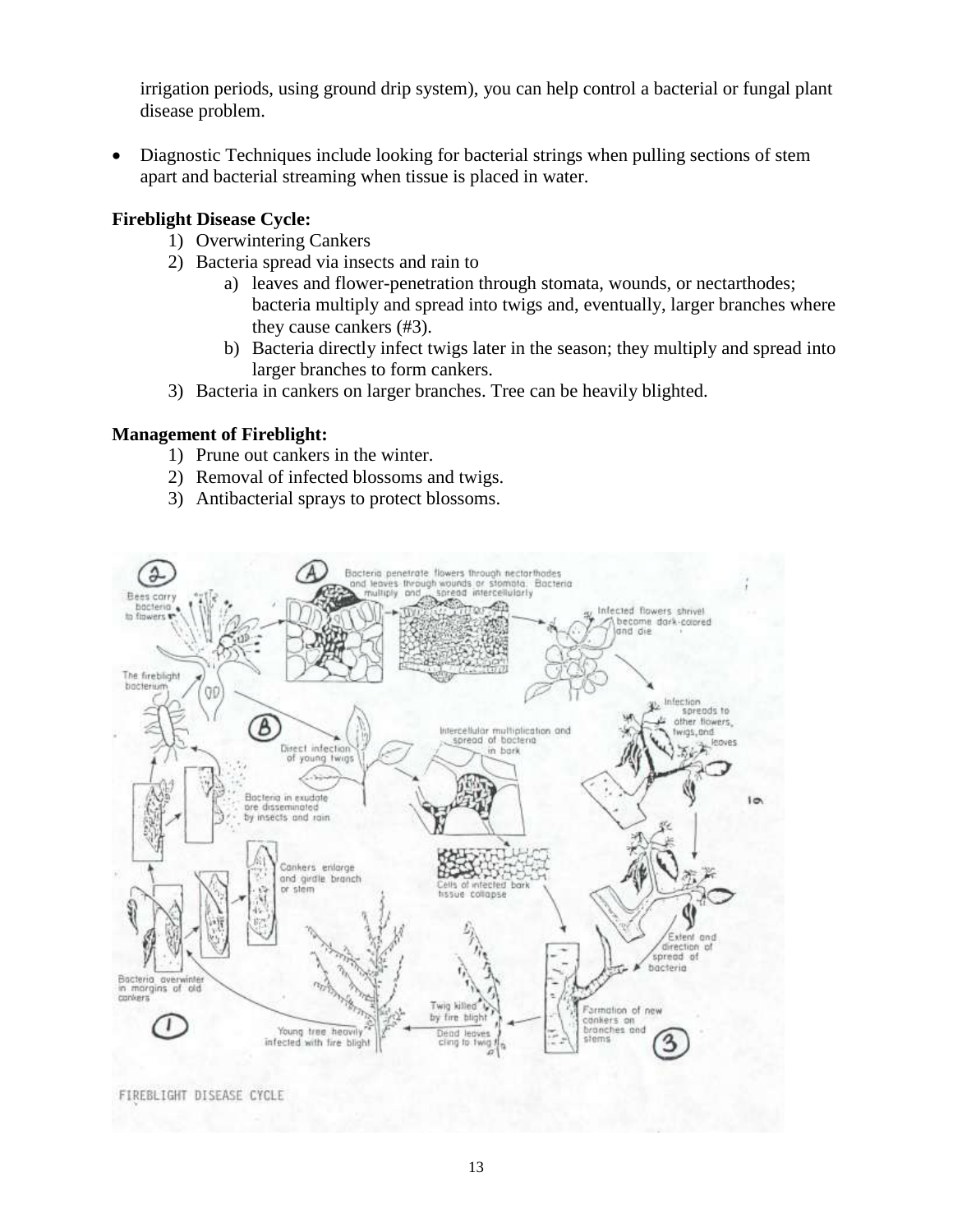# **IV. The Viruses.**

**Virus:** (singular  $=$  virus; plural  $=$  viruses); a very small particle that consists of genetic material encased in a protein capsule and can reproduce only within a living organism. Plant viruses become systemic in their host plants.

Viruses are some of the smallest pathogens known. There are not any pesticides that are effective against a virus. Viruses are particularly helpless outside of a living cell and so require special means for spread and infection.

### **Disease Slides Shown:**

 A Kwanson Cherry with a viral infection. A single plant cell can contain many virus particles, when the cell dies and breaks open, all of the virus particles are released and may spread through the plant. Thus once a virus infects a plant, the whole plant will likely be invaded. Another was to say this would be to say that the virus becomes systemic.

If there are viral symptoms on any part of the plant you must assume that all parts contain the virus.

- This is a view of virus particles through an electron microscope. The particles here are round. Other common plant pathogenic viruses consist of long rods.
- The following slides show symptoms that are common among virus disease. These yellow squash have been infected with **Cucumber Mosaic Virus** (CMV). This virus causes the green molting on the fruit and the distorted leaf yellowing.
- Here is a virus disease that is sometimes touted as a new variety of tulips. The disease is called **tulip breaking** and results in this white streaking. There are some bonifed tulip varieties with a color break but the pattern is different than this.
- Unfortunately, the virus can be spread by aphids and soon all the tulips in a planting could be infected. The disease can also result in the decline of the plants, so rogueing infected plants as soon as the are noticed is recommended.
- The yellow lines and ring spots on this foliage is caused by **Rose Mosaic Virus**. This is actually a complex of Prunus Necrotic Spot Virus and other viruses. This disease is not very damaging to roses and often goes undetected. The virus is not spread by an insect vector. It is only spread via propagation. Roguing infected plants is required for control. This is seldom recommended, however, since little immediate damage is done by the virus (es) and any rose grower knows that roses require substantial time for establishment. Viral infection can, however, affect vigor/winter hardiness, so infected plants should be given extra winter protection.
- This plant has a very serious virus problem that is especially of concern in commercial greenhouses, **Tomato Spotted Wilt Virus (TSWV)** and **Impatiens Necrotic Spot Virus (INSV)**. The two viruses cause symptoms that are indistinguishable from each other. New Guinea Impatiens are especially hit hard. The main insect that spreads the virus is the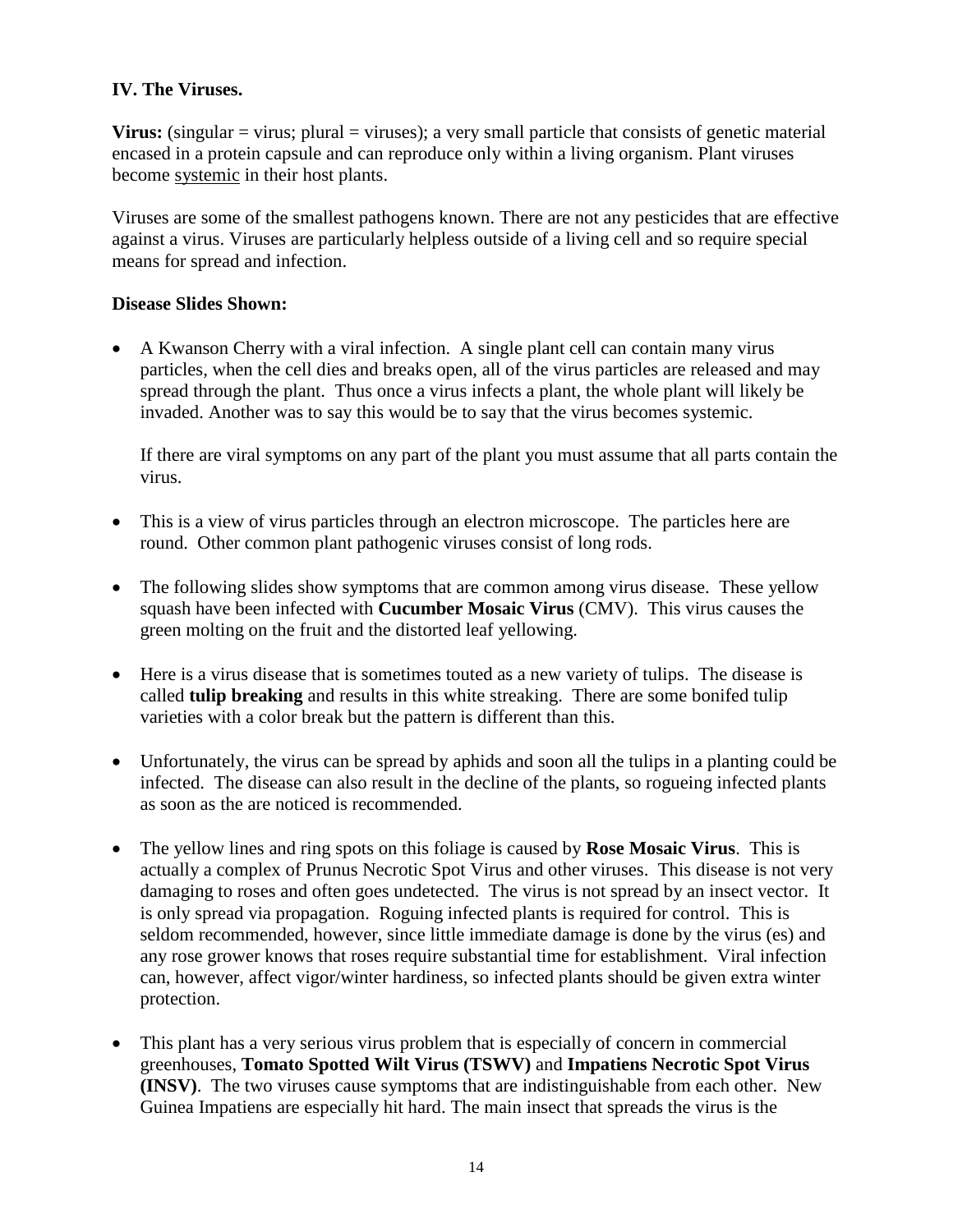**western flower thrips**. This insect is very elusive and difficult to see on plants. Yellow or blue sticky cards are used to monitor for its presence.

• This impatiens plant has one side healthy-looking and one side diseased-looking, yet we must assume that the entire plant is affected (remember that viruses are often systemic). The virus produces different symptoms on the various plants it can infect; This makes it very difficult to identify. Ornamental such as impatiens, gloxinia, cyclamen, petunia, etc. are commonly infected as are vegetables like tomato and pepper. Viruses are usually named for the first host they are detected on (Tomato Spotted Wilt Virus) but they can infect a variety of different species.

### **TSWV/INSV has a large host range including Impatiens, Double Flowering Impatiens, New Guinea Impatiens, Cineraria**, **Tomato, and Begonia.**

The virus can eventually lead to death of plants, especially if plants are infected when young (as with these cuttings). At this point, root rot and other disease are also involved with the decline of these plants, but early viral infection, the cuttings were taken from an infected mother plant) was no doubt a significant stress.

Most viral problems in the home garden will have to be diagnosed by visual symptoms alone. Much time and money are necessary for appropriate tests to determine the specific virus involved. Unlike fungi and bacteria, it is difficult to see viral particles and identify them as a specific virus.

- **Dahlia with Cucumber Mosaic Virus (CMV).** This is an example of a very severe infection, this is not real typical of virus infections.
- **Aphid.** Viruses are especially helpless outside of a living plant cell and so require special means for spread and infection. Insects with sucking mouthparts such as aphids (see Slide) and leaf hoppers, are particularly adept at spreading viruses. As these insects pierce the plant surface to feed, their needle-like mouths are inserted into plant sap. If the sap contains virus particles, the insects may ingest them. When they fly to uninfected plants and feed again, they can transfer the virus directly into the new plant cells.
- Leafhopper. Because insects can have a major role in the spread of virus diseases, virus controls often involve insecticides. However, insecticides can sometimes be ineffective because the insects may be able to infect the plant with a virus before the chemical kills it. Many insecticides operate slowly when compared to the movement of insects.
- **Border Rows in the Garden.** One wat to help get better control of the insect population (and viral infections) is to plant a special border row of somewhat tall plants to attract insects. Treat this with insecticide so that the insects are killed before they spread into the rest of the garden. In this case, tall marigolds are being used. Ornamental grasses are another good possible border row.
- **Weeds at the edge of a yard.** Another approach is to apply an insecticide to any perennial weed patches near the garden to kill the insects. Often, insects will be found first around the perennial weeds because this was where they spent the winter. Out right removal of the perennial weeds will remove this overwintering site.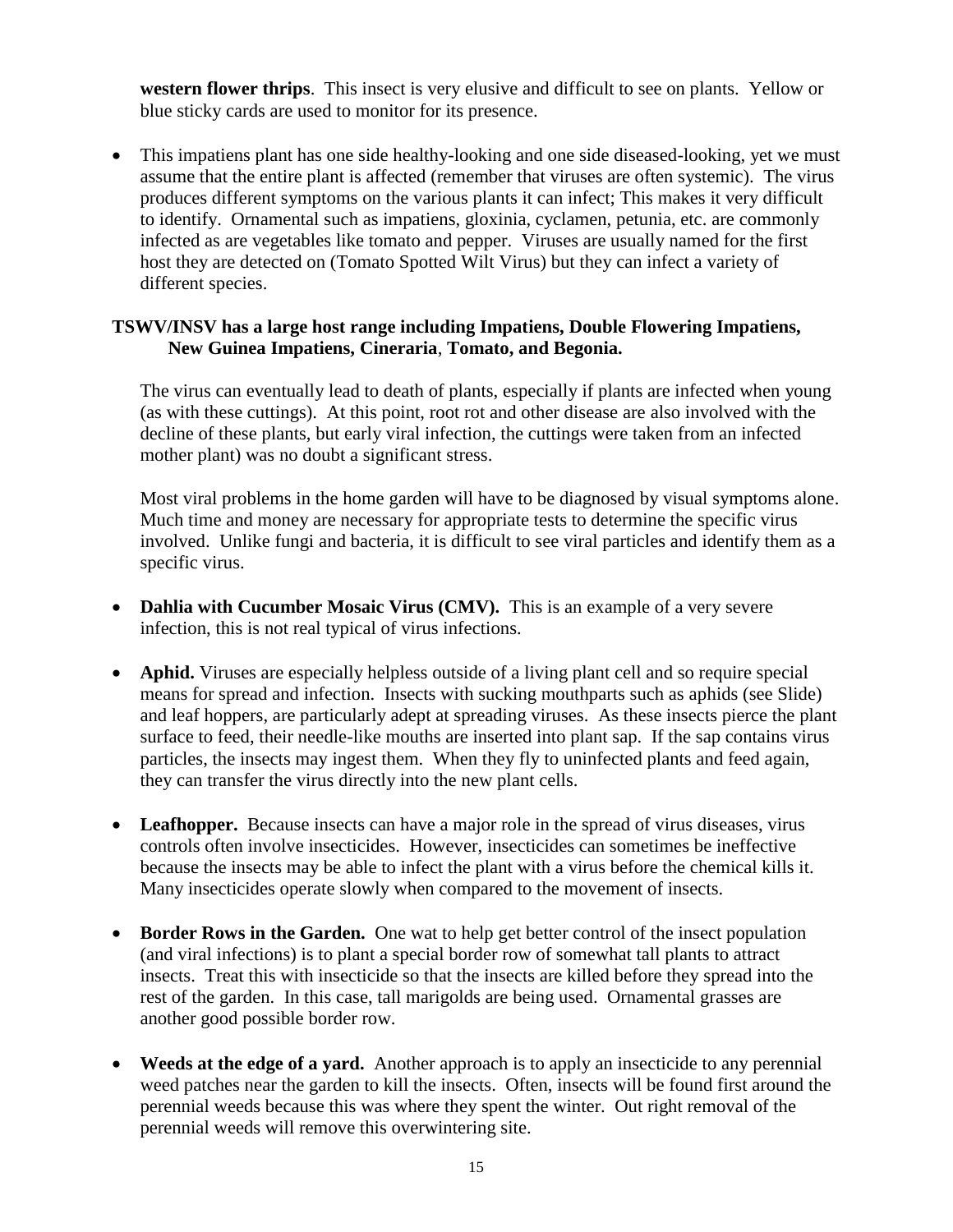### **Spread of Viruses:**

- Insects
	- Aphids
	- Leafhoppers
- Planting Material
	- Vegetative parts
- Mechanical Means
	- Tools
	- Plant Contact

### **Management of Virus Diseases:**

- Insecticides
- Border Plantings/Removal of Weeds
- Rogueing Infected Plants
- Resistant Varieties
- Clean Tools and Materials
- Avoid Wounds.

### **V. The Nematodes.**

**Nematode:** (singular = nematode; plural = nematodes); are microscopic, worm-like animals that live saprophytically in water or soil OR as parasites on plants.

Properties of nematodes:

- •Belong to the Animal Kingdom.
- •Most nematodes are beneficial organisms that do not harm plants.
- •Approximately 12 genera of nematodes are known parasites of turfgrasses.
- •Obligate root parasites.
- •Identified on the basis of their morphology.
- •The greater the populations, the greater the damage.
- •Perennial inhabitants of all ecosystems.
- •Need to learn more to understand damage capabilities.

#### **Disease Slides Shown:**

- This slide compares the size of a plant parasitic nematode with a single cotton thread.
- This slide compares feeding nematodes with root hairs of the host plant.
- This slide shows the damage caused by root knot nematodes. Swellings on the roots are very obvious on the swiss chard, beet, and carrot. These galls are caused by substances released by the nematode during feeding. The growths help to protect and feed the nematode but are harmful to the plant. Infected plants often show stunting and wilting above ground.

If a wilting plant is dug up, you may find these knots and guess that you have a nematode problem. There are other diseases that can be confused with this type of injury (crown gall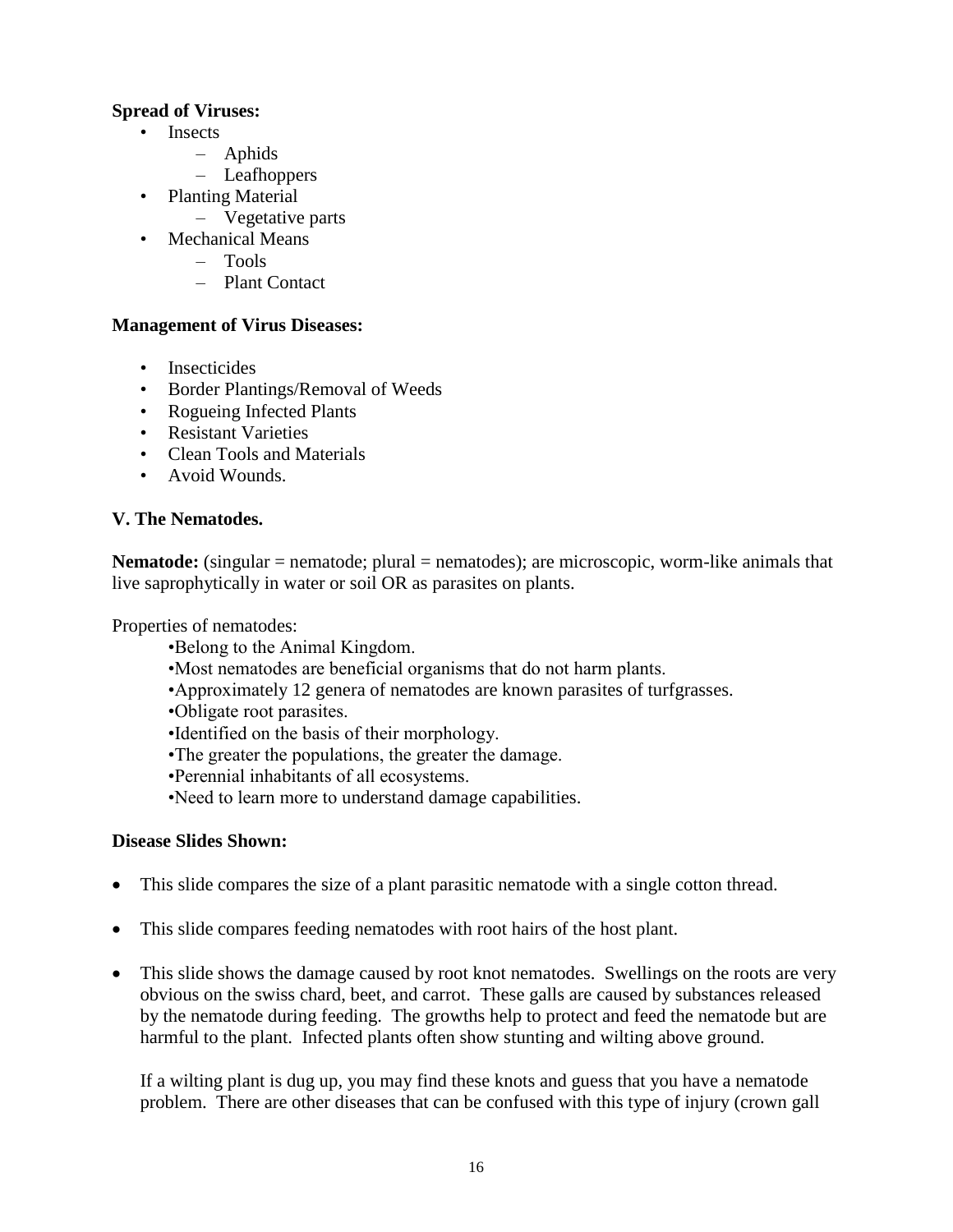bacteria, nitrogen fixing nodules of legumes) thus you may want to consult with a plant pathologist to be sure of your diagnosis.

- This slide is a cartoon of the sausage-shaped, **sedentary females of root knot nematodes** imbedded in the "knots" of the plant roots. The egg mass is extruded outside the knot to allow for spreading into the soil. The best means of control is to avoid introducing the nematode into the garden. Infected transplants are a prime means of introduction. Also, movement of infected soil into the garden can introduce the nematodes. Use only high quality transplants and clean soil.
- **Nematode Overwintering**. Most plant parasitic nematodes live in the **soil (C)** and many can survive the winter in the soil. However. the cold winter temperatures here limit the survival rate. Warmer areas of the U.S. have much more severe nematode problems than we do.

Nematodes can also survive the winter in the **roots (A)** or **tubers (E)** of the infected outdoor crops, or indoors in **greenhouse plants (B)**.

Nematode populations may begin at low levels but can increase over several seasons and become high enough so that the plants become unthrifty and may die. Nematode feeding can also wound and stress plants thus making them more susceptible to disease such as Pythium Root Rot and Verticillium Wilt. Some nematodes can even be vectors of viruses.

**Crop Rotation** with plants that are not attacked or only lightly attacked can help control nematodes by limiting their population growth. Unfortunately, the root knot nematode has a wide host range. Susceptible plants include most garden vegetables and flowers. However, corn, cabbage, beans, and related crops are not good hosts for the nematode. Grasses and grains are generally resistant and could be left fallow or used as a cover crop on problem soils.

- Several studies indicate that marigolds produce materials that are toxic to root knot and other parasitic nematodes. Planting these in spots where the nematodes occur in high populations can reduce their numbers. However, marigolds will not protect other crops in the garden from attack, they only reduce numbers around their own root systems. Mass plants would be necessary to control nematodes in the entire garden, (see slide) the number of marigolds and tomatoes in the garden should be reversed. One could also try planting sections of a garden to solid marigolds on a rotating basis.
- Other nematodes- The female body of the **Cyst nematode** becomes the house to protect the eggs and immature (J2) forms of the nematode.
- This slide shows a dissecting microscope view of the cyst, J2s, and eggs.
- This is a close-up view of a cyst split open with eggs pushing outward.
- This is an image of a single egg with the juvenile nematode curled up inside.
- **Masterwort with a foliar nematode**. This is an example of a nematode that affects the foliage of plants.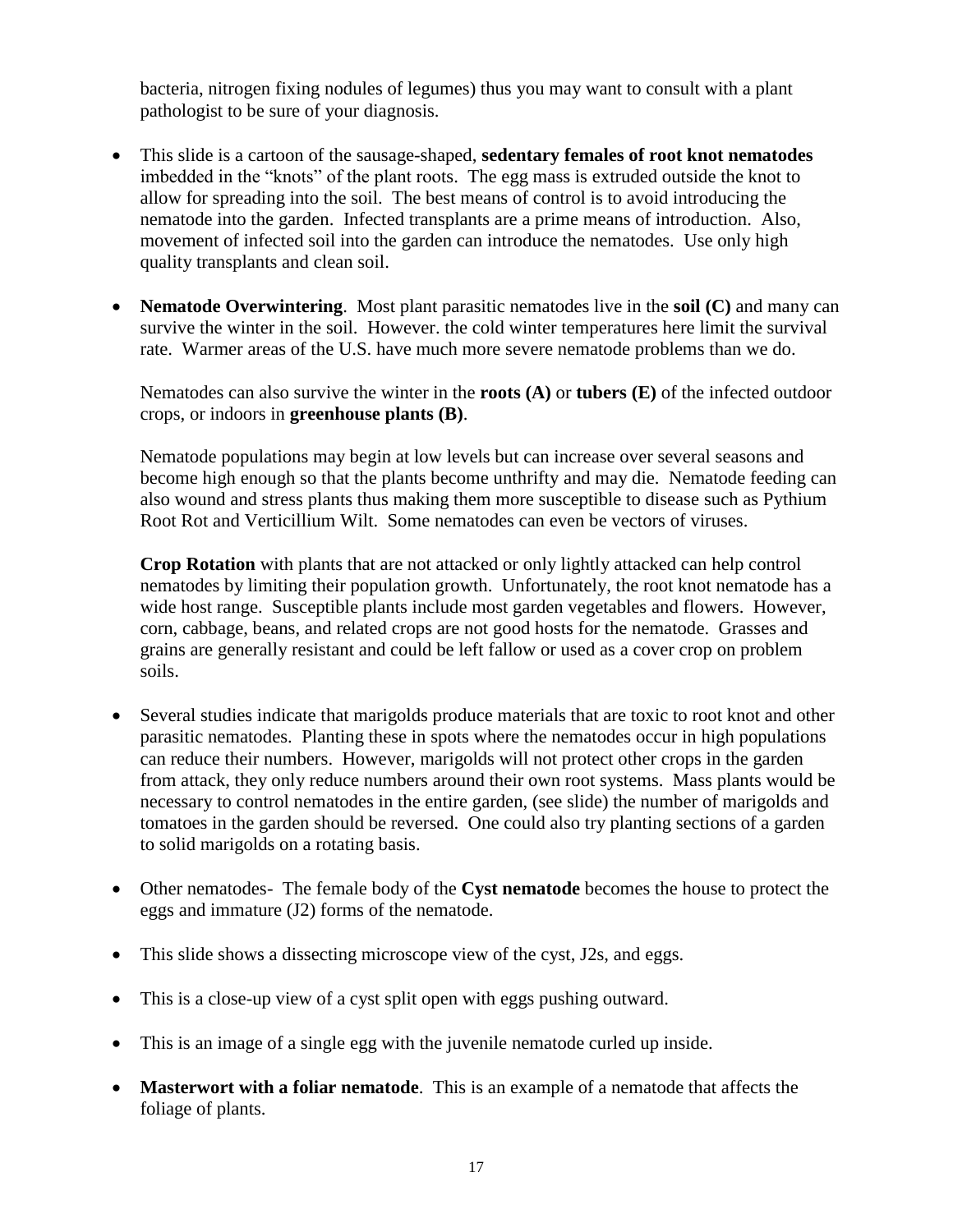Chrysanthemum is especially affected by foliar nematode. V-shaped lesions on mums are diagnostic of infection by these organisms. Remember that must nematodes affect roots not foliage.

- **Creeping Phlox with foliar nematode.** This slide shows an infected plant on the right and a healthy plant on the left.
- One leaf was removed from the plant and was cut under water in a glass petri dish. You can see a few nematodes swimming out of the leaf.
- After just a few minutes there are hundreds of foliar nematodes seen around this single leaf. The leaf itself was approximately  $\frac{3}{4}$  of an inch in length. The populations in this plant were extremely high.

**Control of foliar nematode** is difficult. Once established it is recommended to rogue out any plants showing symptoms, not to use any plants for propagation purposes, and to spray with a nematicide. Currently there are no nematicides registered in NYS for the control of foliar nematodes on ornamentals.

Nematode lifecycles are similar to those of insects (eggs hatch into juveniles which molt into adults).



A single nematode can do little harm to a plant root; but when large numbers build up in the soil (over several seasons) many root areas are attacked at once and significant damage can result.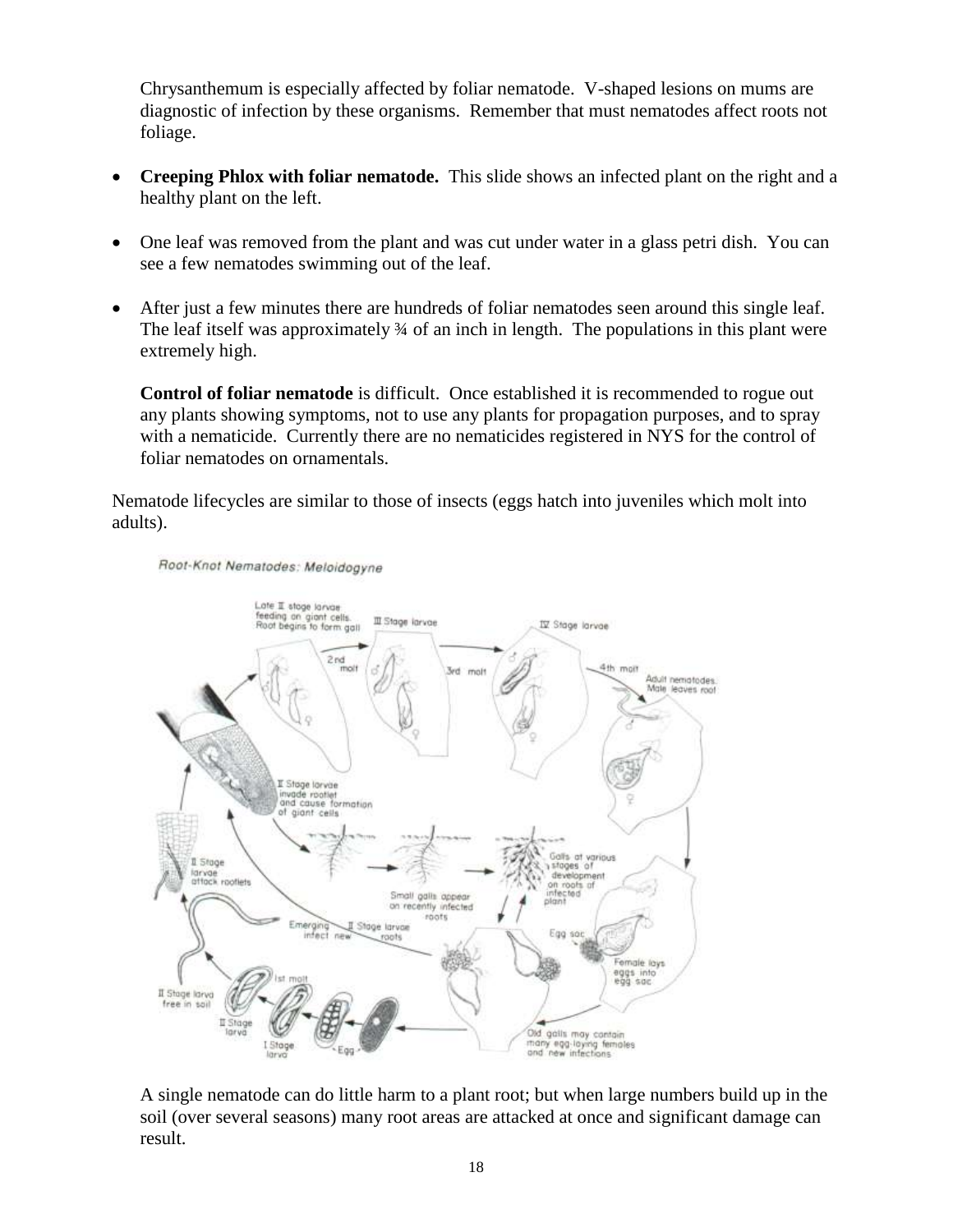Not all nematodes are plant parasites; many nematodes are saprophytes. Some nematodes are even insect parasites.

### **Nematode Spread:**

- Environmental Conditions
	- Splashing Rain, can swim short distances
- Vectors
	- People and Animals moving soil and plant parts, Insects within their bodies
- Planting Material
	- Vegetative parts

#### **Nematode Management:**

- Nematicides
- Exclusion
- Eradication
- Resistant Varieties
- Clean Tools and Materials
- Avoid Wounds, Stress

Another option is using biological control methods to manage nematode populations. This slide shows a nematode trapping fungus at work.

#### **VI. Phytoplasmas.**

**Phytoplasmas** are Mollicutes that cause plant disease and that cannot be cultured. Phytoplasmas cause the disease known as "Yellows" diseases.

Mollicutes are very similar to bacteria in that they are prokaryotes but they lack a cell wall. In some older literature these will be called Mycoplamas Like Organisms or MLOs. Diseases caused by these organisms were originally thought to be caused by viruses. Not until 1967 was the distinction made.

#### **A little information about Phytoplasmas.**

- Cause over 300 plant diseases.
- Obligately parasitic and not yet culturable.
- Among the smallest organisms known.
- Vectored by phloem-feeding insects such as leafhoppers.
- May also be transmitted by grafting and dodder.

#### **Phytoplasma History.**

- 1967-Japan-Some MLO's associated with Yellows diseases.
- MLO's occupy the sieve tubes of angiosperms.
- Graft and insect transmittable.
- Tetracycline causes a remittance of symptoms and temporary disappearance of MLO's.

#### **Some Phytoplasmal diseases.**

X-disease of peaches and cherry.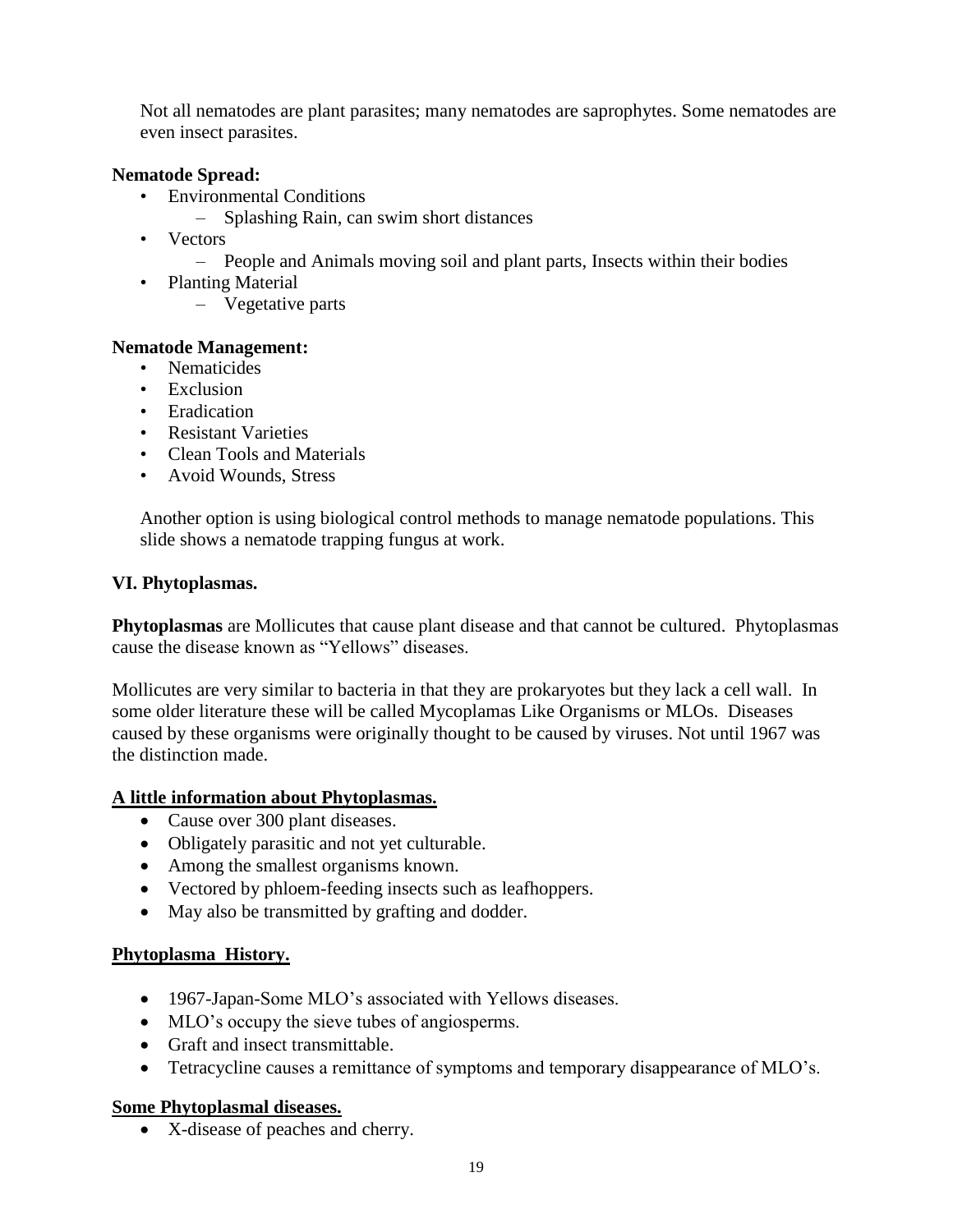- Lethal Yellowing of Palms.
- Pear Decline.
- Elm Yellows.
- Ash Yellows.
	- Lilac Witches Broom.
- Aster Yellows.
- Blueberry Witches Broom.
- Bunch disease of pecan and walnut.
- Grapevine yellows.

# **Phytoplasma-induced symptoms.**

- Slow to feeble growth.
- Loss of apical dominance.
- Witches broomes.
- Dwarfing.
- Sterility.
- Yellowing.
- Rootlet necrosis.
- Phloem necrosis.
- Phloem hyperplasia.
- Leaf malformations.
- Impaired gas exchange.

# **Slides of Phytoplasma Diseases**:

- A phytoplasma found inside an insect. Note the shape of the organism.
- Phytoplasmas in the sieve element of Vinca.
- Known host range of Ash Yellows in 1998.
- Example of a healthy *Echinacea purpurea*, Purple coneflower. Example of an *Echinacea purpurea*, Purple coneflower, with Aster Yellows.
- Healthy and Aster Yellows infected Chrysanthemum cv. Bright Golden Ann.
- Coconut Palm infected with Lethal Yellows of Palm.
- Phytoplasmal witches broom on Willow.
- Witches broom caused by Ash Yellows on an Ash seedling. Witches broom caused by Ash Yellows on the trunk of a mature Ash tree.
- Example of Dodder growing over Vinca.

### **Phytoplasma Vectors.**

- Primarily Leafhoppers.
- Others include Planthoppers, Psyllids, a froghopper and stickbugs.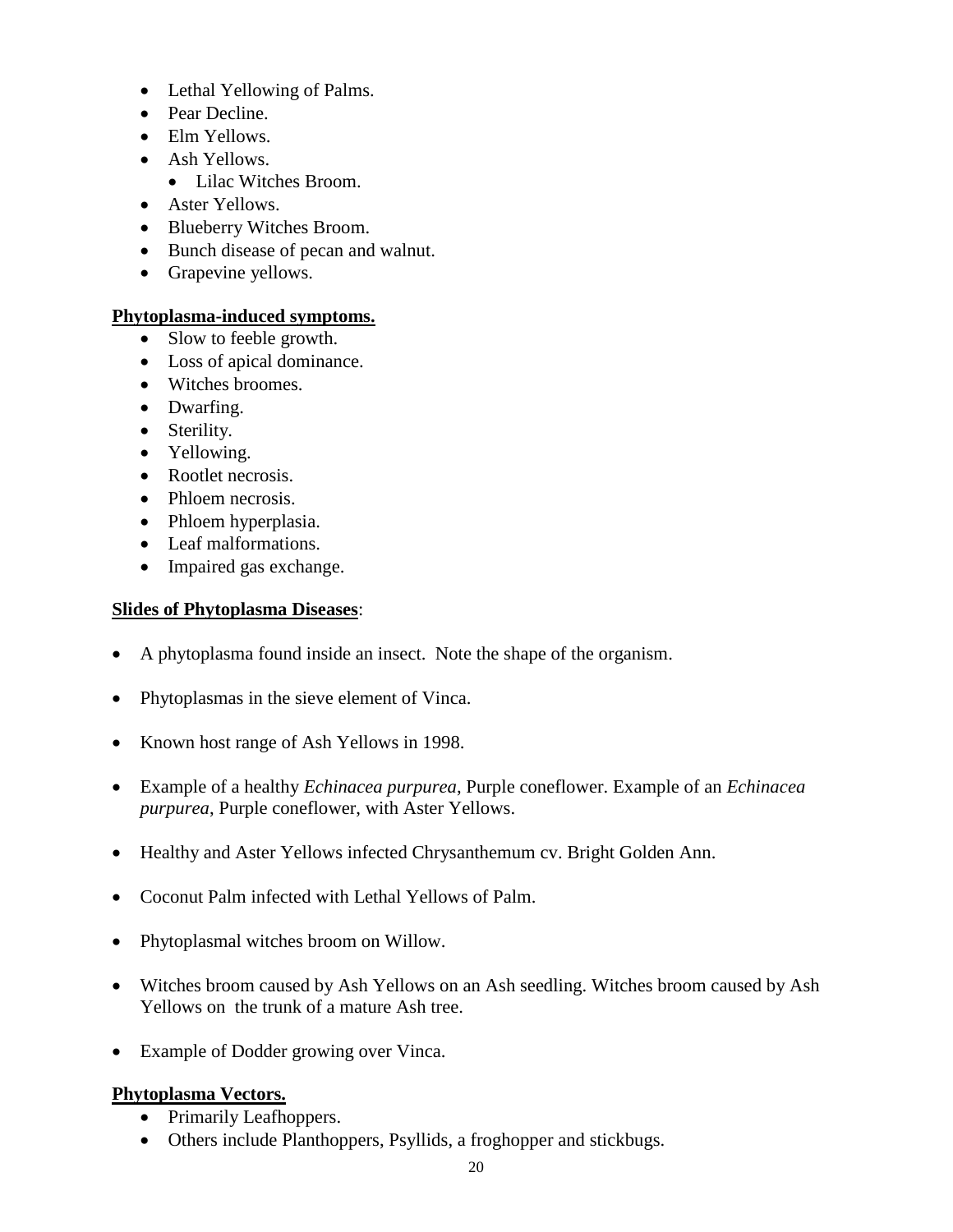• Phytoplasmas circulate and multiply within their vector.

### **Management of Phytoplasma Diseases:**

- 1) use of **chemotherapy** with tetracycline. This procedure is very expensive. Other antibiotic such as penicillin are not effective. The tetracycline provide a remission of symptoms, this is not a cure.
- 2) use of **heat treatments**. Plants grown at 30-37C for long periods of time OR hot water treatments(45-50C) of dormant plants for 20-30 minutes.
- 3) **Insecticides** used to control insect vectors.
- 4) **Weed Control.**
- 5) **Resistant Varieties.** Either resistance to the insect vector or to the pathogen is effective.

### **VII. Abiotic Symptoms.**

About 50% of the samples that some into the diagnostic clinic have symptoms that are caused by an abiotic agent not by a plant pathogen.

Abiotic symptoms can be caused by:

- 1) Salt Injury.
- 2) Herbicide Injury.
- 3) Chemical Spills.
- 4) Soil Compaction.
- 5) Freezing Injury.
- 6) Chilly Water injury.
- 7) Nutrient Deficiency.
- 8) Ozone Injury.
- 9) Genetic Abnormalities.
- 10) Oedema.
- 11) Snow Damage.
- 12) Car Exhaust.
- 13) Vandalism.
- 14) Lightning.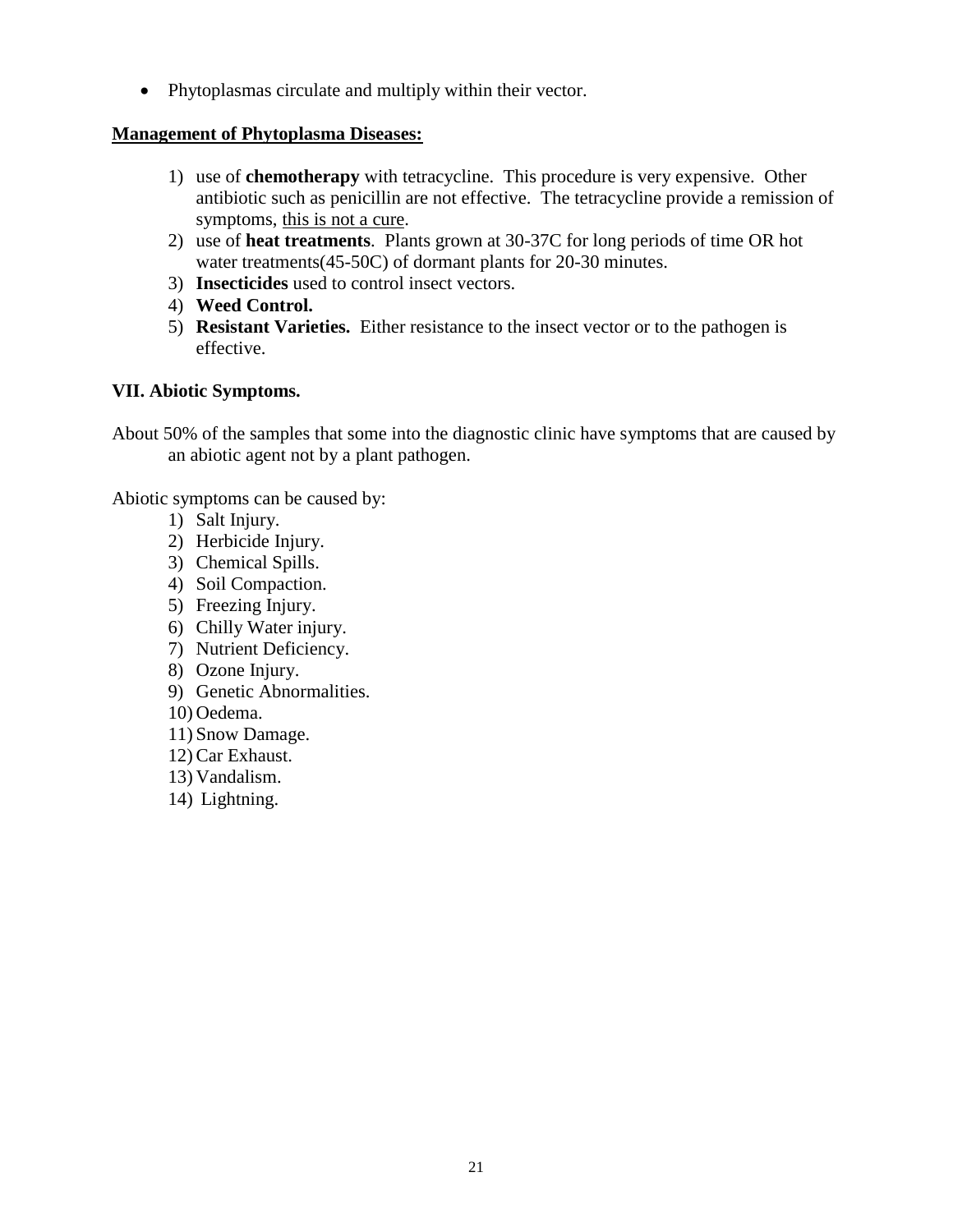#### **VIII. Reference Section.**

#### **References for Further Reading and Use:**

Ball Field Guide to Diseases of Greenhouse Ornamentals. M. Daughtrey and A. Chase. 1992. Ball Publishing. Geneva, Illinois. 218 pp. (around \$60)

Brooklyn Botanic Gardens Handbooks. Brooklyn Botanic Garden, 1000 Washington Ave. Brooklyn, NY 11225 (around \$9.00)

Some of the titles available: Hummingbird Gardens: Turning Your Yard Into Hummingbird Heaven Wildflower Gardens: 60 Spectacular Plants and How to Grow Them in Your Garden Bird Gardens: Welcoming Wild Birds to Your Yard Going Native: Biodiversity in Our Own Backyards Invasive Plants: Weeds of the Global Garden The Natural Water Garden: Pools, Ponds, Marshes and Bogs for Backyards Everywhere Woodland Gardens: Shade Gets Chic Gardening with Wildflowers and Native Plants Natural Disease Control: A Common-sense Approach to Plant First Aid

Compendia are published by the American Phytopathological Society (APS), 3340 Pilot Knob Road, St. Paul, MN 55121-2097. They currently cost \$55-59, with discounts to APS members. Each compendium covers common diseases found on the various plants listed.

The color photographs in the center of each publication are helpful although the language in the body of the text is somewhat technical. Here is a listing of the compendia available.

Compendium of Alfalfa Diseases. Compendium of Apple and Pear Diseases. Compendium of Barley Diseases. Compendium of Bean Diseases. Compendium of Beet Disease and Insects. Compendium of Brassica Diseases Compendium of Chrysanthemum Diseases. Compendium of Citrus Disease. Compendium of Conifer Diseases. Compendium of Corn Diseases. Compendium of Cotton Disease. Compendium of Cucurbit Diseases. Compendium of Elm Diseases. (not available) Compendium of Flowering Potted Plant Diseases. Compendium of Grape Diseases. Compendium of Hop Diseases and Insect Pests. Compendium of Lettuce Diseases. Compendium of Nut Crop Diseases in Temperate Zones. Compendium of Onion and Garlic Diseases. Compendium of Ornamental Foliage Plant Diseases.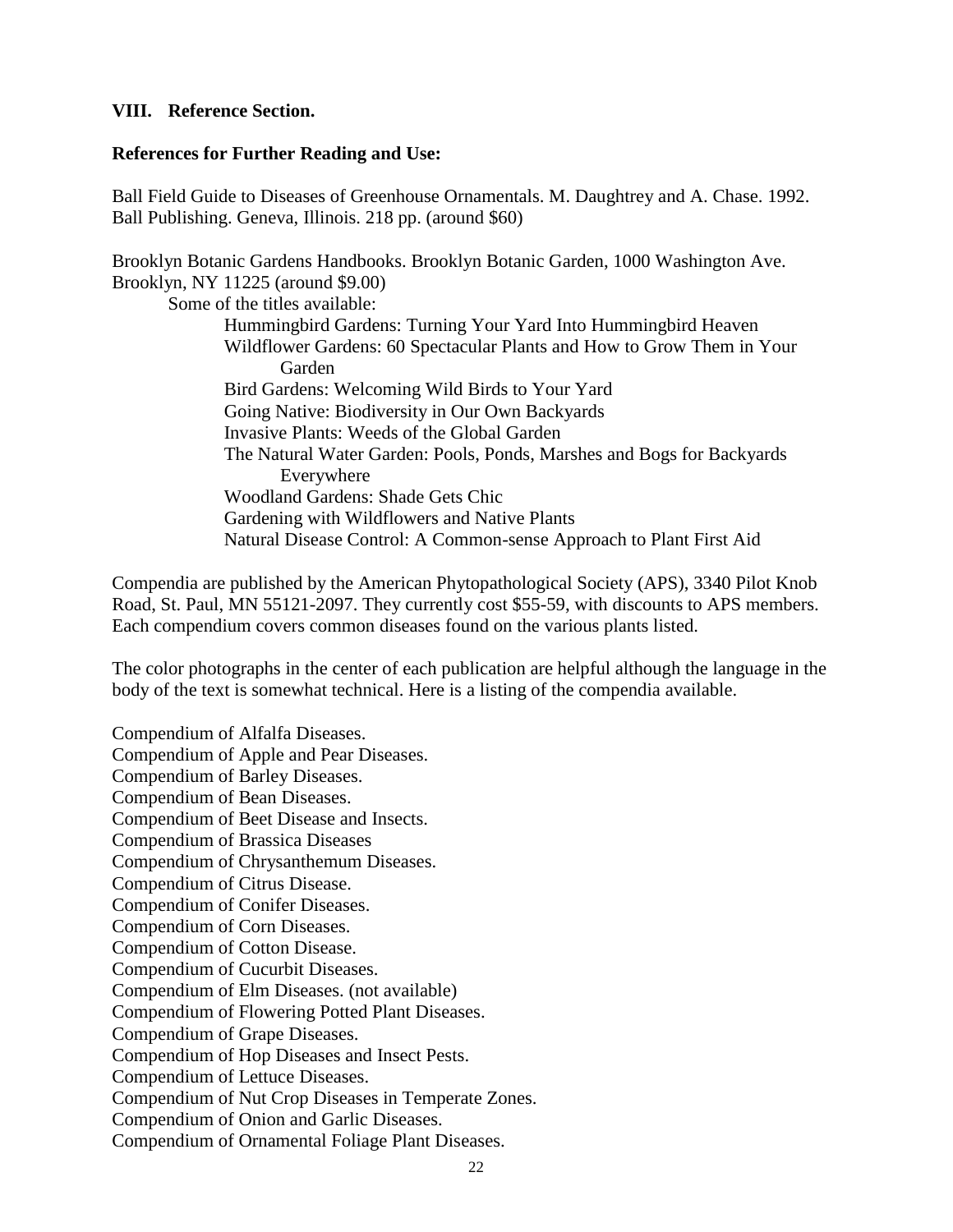Compendium of Pea Diseases. Compendium of Peanut Diseases. Compendium of Pepper Diseases. Compendium of Raspberry and Blackberry Diseases and Insects. Compendium of Rhododendron and Azalea Diseases. Compendium of Rice Diseases. Compendium of Rose Diseases. Compendium of Sorghum Diseases. Compendium of Soybean Diseases. Compendium of Stone Fruit Diseases. Compendium of Strawberry Diseases. Compendium of Sweet Potato Diseases. Compendium of Tobacco Diseases. Compendium of Tomato Diseases. Compendium of Tropical Fruit Diseases. Compendium of Turfgrass Diseases. Compendium of Umbelliferous Crop Diseases. Compendium of Wheat Diseases.

Christmas Tree Pest Manual. 2<sup>nd</sup> ed. 1998. Edited by J. Benyus. USDA-Forest Service, Michigan State University Extension Service Bulletin E-2676. (Available online at: [http://www.na.fs.fed.us/spfo/pubs/misc/xmastree/tbl\\_contents.html.](http://www.na.fs.fed.us/spfo/pubs/misc/xmastree/tbl_contents.html))

Cornell Commercial Recommendations for Pest Control (available for Trees and Shrubs, Turf, Tree Fruits, Small Fruits, Vegetables and Potatoes, etc.)

Diseases and Pests of Ornamental Plants. 5th ed. P.P. Pirone. 1978. John Wiley & Sons, Inc., New York, New York. 566 pp.

Disease of Forest and Shade Trees of the United States. USDA Agriculture Handbook 386 658 pp.

Disease of Herbaceous Perennials. Mark L. Gleason, Margery L. Daughtrey, Ann R. Chase, Gary W. Moorman, and Daren S. Mueller. 2009. APS Press. 296 pp.

Diseases of Trees and Shrubs, 2<sup>nd</sup> ed. W.A. Sinclair and H.H. Lyon. 2005. Cornell University Press. Ithaca, NY. 660 pp.

Diseases of Ornamental Plants. J.L. Forsberg. 1975. Special Publication No. 3. Revised, Univ. of Illinois at Urbana-Champaign, College of Agriculture. 220 pp.

Disease of Woody Ornamentals and Trees in Nurseries. Ronald K. Jones and D. Michael Benson. 2001. APS Press, St. Paul, Minn. 482 pp.

Essential Plant Pathology. Gail L. Schuman and Cleora J. D'Arcy. 2006. American Phytopathological Society (APS Press), 338 pp.

Foliage Plant Diseases: Diagnosis and Control. A. R. Chase. 1997. American Phytopathological Society (APS Press), 169 pp.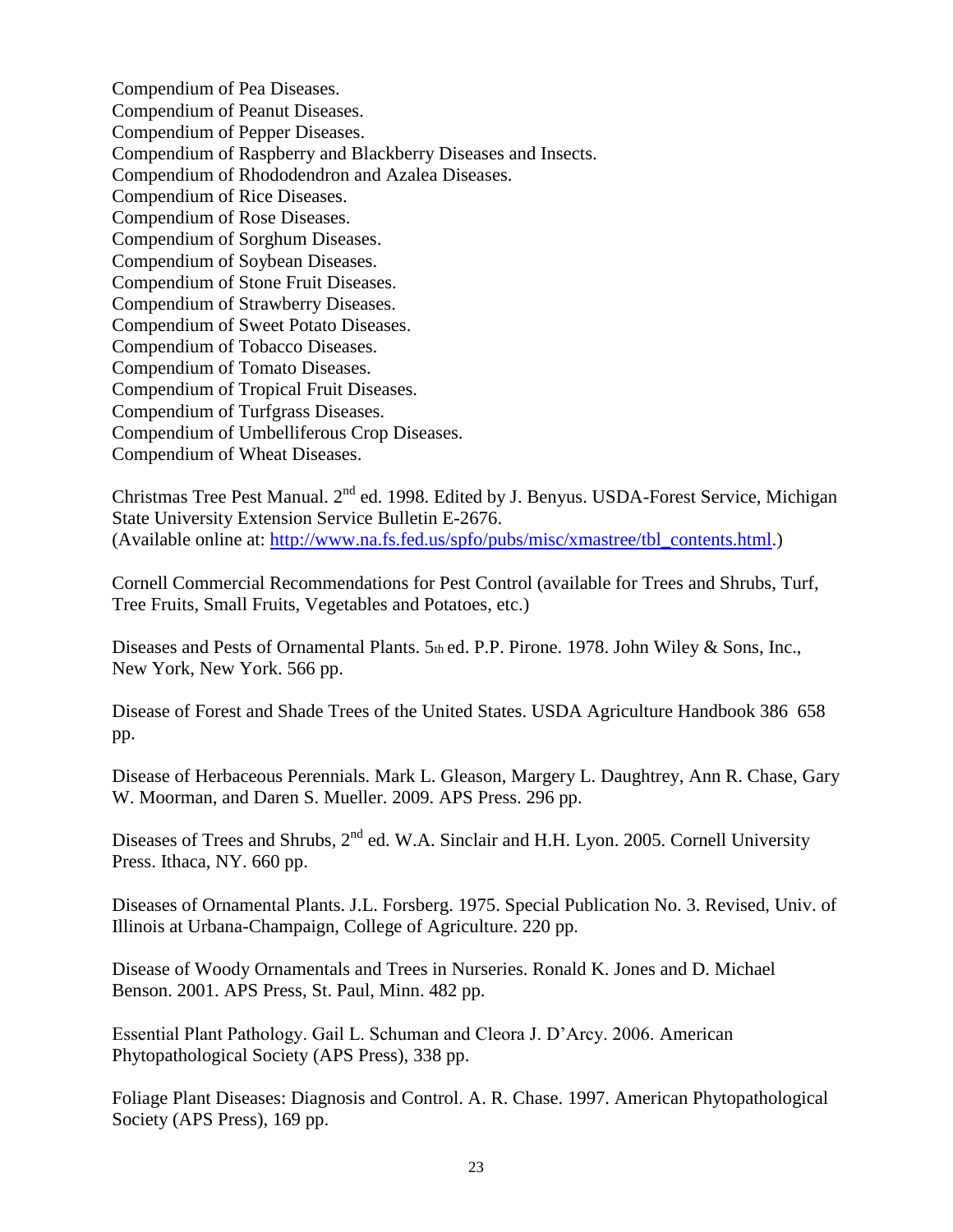Guide to Pest Management Around the Home, Parts I and II. 2005-2006. Misc. Bulletin 74. Cornell Cooperative Extension. 135 pp. [To be replaced by IPM Manual; pending]

Herbaceous Perennial Plants: A Treatise on their Identification, Culture, and Garden Attributes, 3<sup>rd</sup> edition. Allan Armitage. 2008. 1224 pps.

Identifying Diseases of Vegetables. A.A. MacNab, A.F. Sherf, and J.K. Springer. 1983. Pennsylvania State University, University Park, PA. 62 pp.

Landscape Plant Problems: A Pictorial Diagnostic Manual. Ralph S. Byther, Carrie R. Foss, Arthur L. Antonelli, Raymond R. Maleike, Van M. Bobbitt, and Jenny Glass. 2006. Cooperative Extension, Washington State University. 160 pp.

Magical Mushrooms, Mischievous Molds. George W. Hudler. 1998. Princeton University Press, Princeton, NJ.

Pests of the Garden and Small Farm: A Grower's guide to Using Less Pesticide. 1990. M.L. Flint. Statewide IPM Project, Univ. of California, Div. Of Agriculture and Natural Resources, Publication 3332, ISBN 0-931876-89-3. 276 pp.

Phytophthora Diseases Worldwide. Donald C. Erwin and Olaf K. Ribeiro. 1996. American Phytopathological Society (APS Press), 562 pp.

Plant Diseases: Their biology and social impact. Gail Schumann. 1991. American Phytopathological Society (APS) Press, 397 pp.

Plant Pathology, 4th edition. George Agrios. 1997.Academic Press, San Diego, CA. 635 pp.

Resource Guide for Organic Insect and Disease Management. Brian Caldwell, Emily Brown Rosen, Eric Sideman, Anthony Shelton and Christine Smart. 2005. NYSAES (Geneva) and Arnold Printing (Ithaca) 169 pp.

(Available online at: [http://www.nysaes.cornell.edu/pp/resourceguide/.](http://www.nysaes.cornell.edu/pp/resourceguide/))

Scouting and Controlling Woody Ornamental Diseases in Landscapes and Nurseries. Prepared by Gary B. Moorman. 1992. Publications Distribution, Pennsylvania State University, 112 Agricultural Admin. Bldg., University Park, PA. 90 pp. (\$7.00, includes postage and handling).

Shade Tree Wilt Diseases. Edited by Cynthia L. Ash. 2001. APS Press. St. Paul, Minn. 257 pp.

The Healthy Indoor Plant: A Guide to Successful Indoor Gardening. C. Powell and R. Rossetti. 1992. Rosewell Publishing Inc., Columbus, Ohio. ISBN 0-9631767-6, 297 pp.

The Organic Gardener's Handbook of Natural Insect and Disease Control. Edited by Barbara W. Ellis and Fern Marshall Bradley. 1992. Rodale Garden Books. Emmaus, PA. 534 pp. (around \$27.00)

Turfgrass Problems, Picture Clues and Management Options. Eva Gussack and Frank S. Rossi, PhD. 2001, NRAES-125, Ithaca, NY.